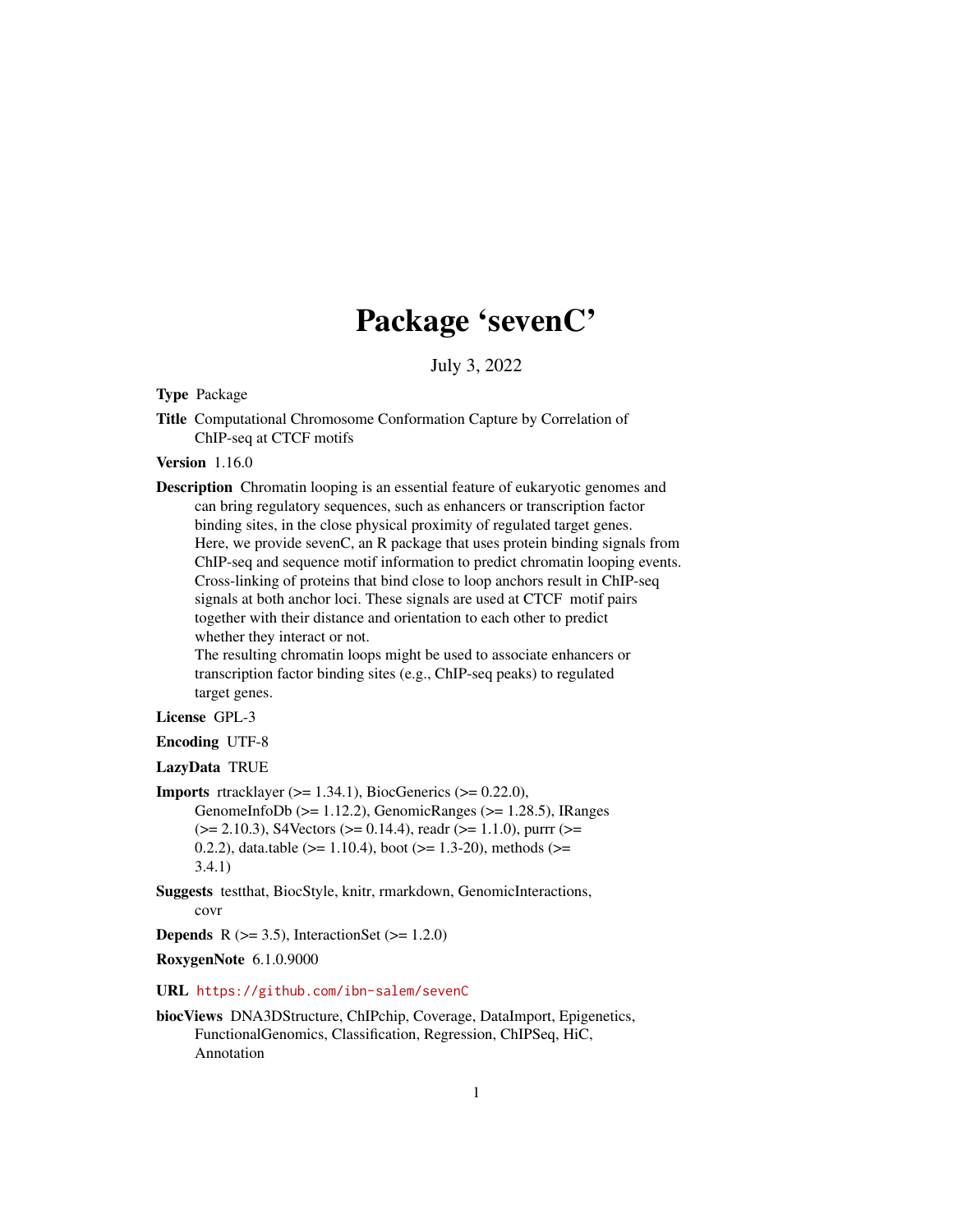# VignetteBuilder knitr

BugReports <https://github.com/ibn-salem/sevenC/issues>

git\_url https://git.bioconductor.org/packages/sevenC

git\_branch RELEASE\_3\_15

git\_last\_commit f85ff45

git\_last\_commit\_date 2022-04-26

Date/Publication 2022-07-03

Author Jonas Ibn-Salem [aut, cre]

Maintainer Jonas Ibn-Salem <jonas.ibn-salem@tron-mainz.de>

# R topics documented:

|            | 3              |
|------------|----------------|
|            | $\overline{4}$ |
|            | 5              |
|            | 6              |
|            | 7              |
|            | -8             |
|            | 10             |
| cutoffByTF | 10             |
|            | 11             |
|            | 12             |
|            | 12             |
|            | 13             |
|            | 14             |
|            | 15             |
|            | 15             |
|            | 16             |
|            | 16             |
|            | 17             |
|            | 18             |
|            | 19             |
|            | 20             |
|            | 21             |
|            | 21             |
|            |                |

**Index** [23](#page-22-0)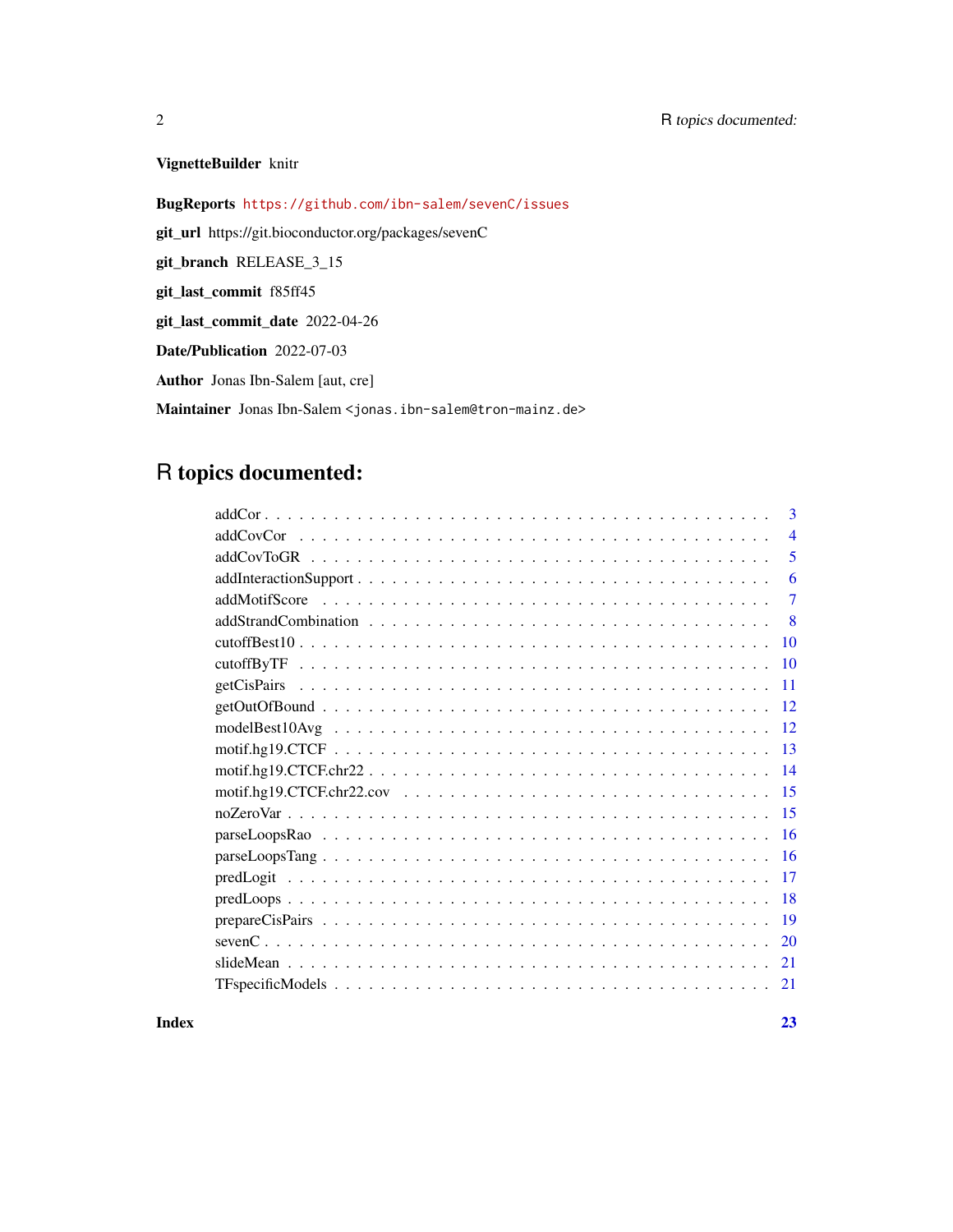<span id="page-2-1"></span><span id="page-2-0"></span>

# Description

This function first adds ChIP-seq signals along all regions of motif location using the function [addCovToGR](#page-4-1). Than it calculates the correlation of coverage for each input pair using the function [addCovCor](#page-3-1). The Pearson correlation coefficient is added as new metadata column to the input interactions. Note, this function does not work on windows because reading of bigWig files is currently not supported on windows.

#### Usage

```
addCor(gi, bwFile, name = "chip", window = 1000, binsize = 1)
```
#### Arguments

| gi      | GInteractions object.                                                     |
|---------|---------------------------------------------------------------------------|
| bwFile  | File path or connection to BigWig file with ChIP-seq signals.             |
| name    | Character indicating the sample name.                                     |
| window  | Numeric scalar for window size around the center of ranges in gr.         |
| binSize | Integer scalar as size of bins to which the coverage values are combined. |

# Value

An [GInteractions](#page-0-0) object like gi with a new metadata column colname holding Pearson correlation coefficient of ChIP-seq signals for each anchor pair.

# Examples

if (.Platform\$OS.type != "windows") {

```
# use example bigWig file of ChIP-seq signals on human chromosome 22
exampleBigWig <- system.file("extdata",
"GM12878_Stat1.chr22_1-30000000.bigWig", package = "sevenC")
```

```
# use example CTCF moitf location on human chromosome 22
motifGR <- sevenC::motif.hg19.CTCF.chr22
```

```
# build candidate interactions
gi <- prepareCisPairs(motifGR)
```

```
# add ChIP-seq signals correlation
gi <- addCor(gi, exampleBigWig)
```

```
# use an alternative metadata column name for ChIP-seq correlation
gi <- addCor(gi, exampleBigWig, name = "Stat1")
```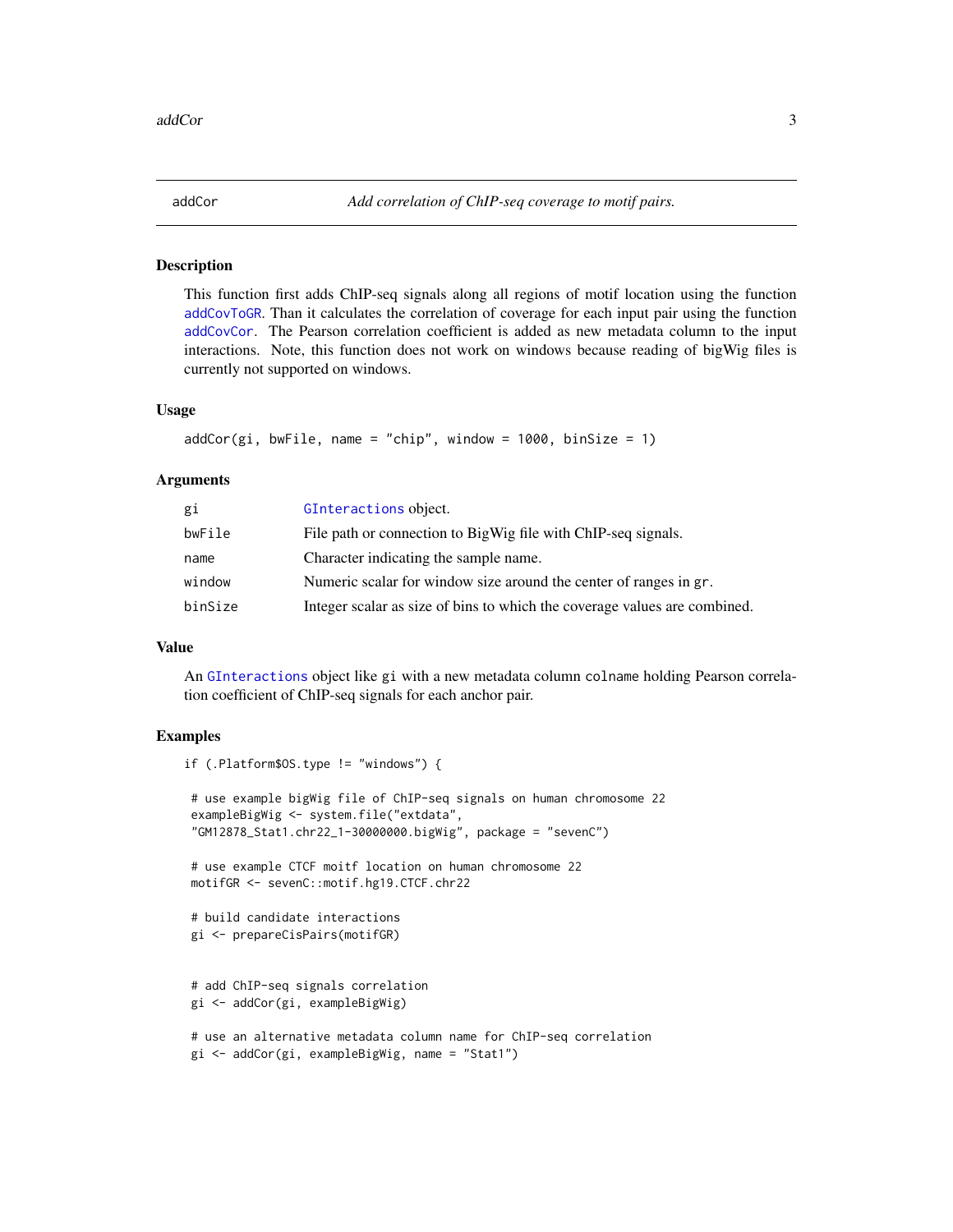```
# add ChIP-seq correlation for signals signals in windows of 500bp around
# motif centers
gi <- addCor(gi, exampleBigWig, window = 500)
# add ChIP-seq correlation for signals in bins of 10 bp
gi <- addCor(gi, exampleBigWig, binSize = 10)
}
```
<span id="page-3-1"></span>addCovCor *Add correlation of anchor signals to pairs of close genomic regions.*

# Description

This function adds a vector with correlation values for each input interaction. Only works for input interaction within the given maxDist distance. Note, this function does not work on windows because reading of bigWig files is currently not supported on windows.

# Usage

```
addCovCor(gi, datacol = "chip", colname = "cor_chip", maxDist = NULL,
 use = "everything", method = "pearson")
```
# Arguments

| gi      | A sorted GInteractions object.                                                                                                                                                                           |
|---------|----------------------------------------------------------------------------------------------------------------------------------------------------------------------------------------------------------|
| datacol | a string matching an annotation column in regions(gi). This column is as-<br>sumed to hold the same number of values for each interaction as a Numeric List.                                             |
| colname | A string that is used as columname for the new column in gi.                                                                                                                                             |
| maxDist | maximal distance of pairs in bp as numeric. If maxDist=NULL, the maximal<br>distance is computed from input interactions gi by $max(pairdist(gi))$ .                                                     |
| use     | an optional character string giving a method for computing covariances in the<br>presence of missing values. See cor for more details.                                                                   |
| method  | a character string indicating which correlation coefficient (or covariance) is to<br>be computed. One of "pearson" (default), "kendall", or "spearman": can be<br>abbreviated. See cor for more details. |

#### Value

A [GInteractions](#page-0-0) similar to gi just with an additional column added.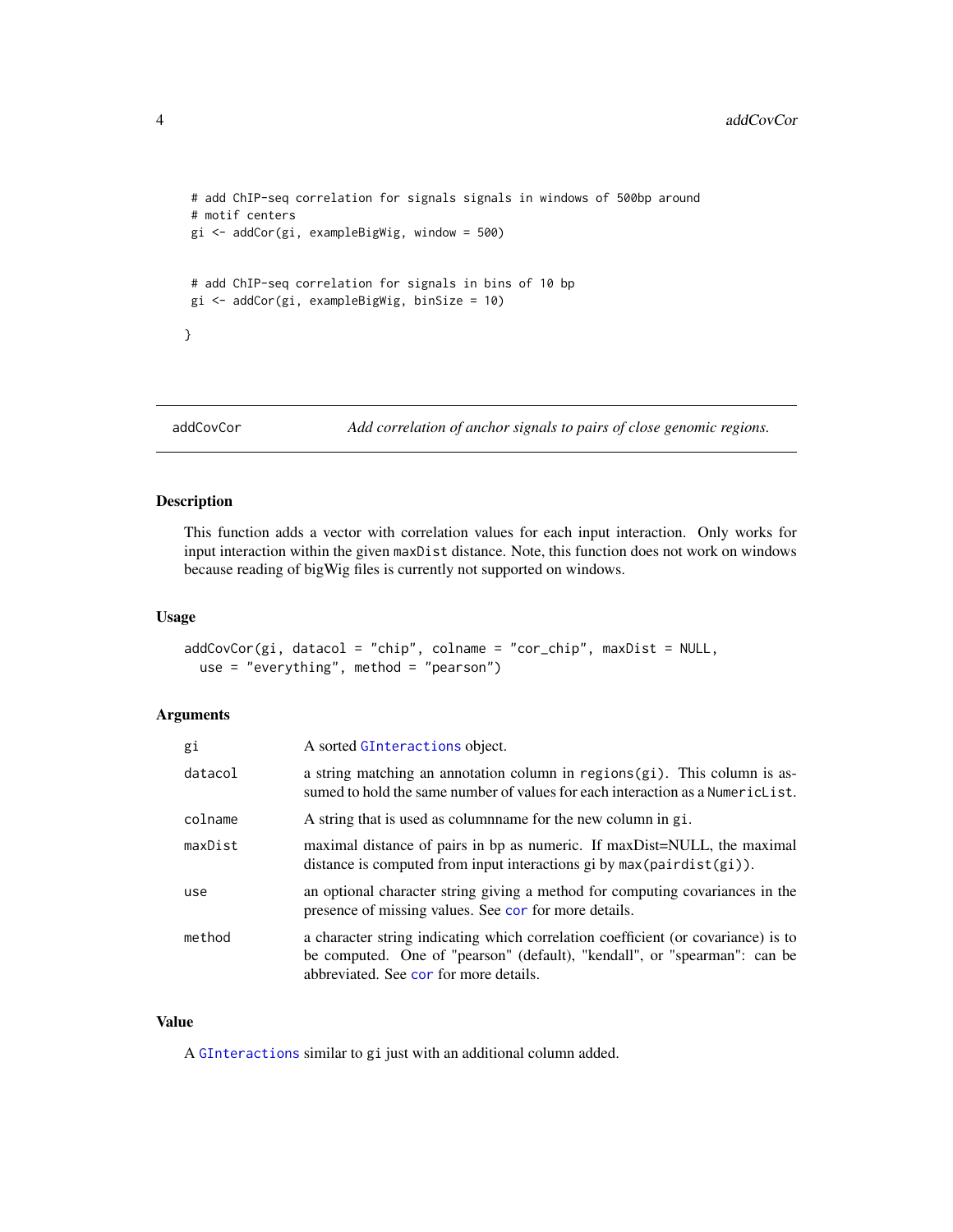# <span id="page-4-0"></span>addCovToGR 5

# Examples

```
if (.Platform$OS.type != "windows") {
 # use internal motif data on chromosome 22
 motifGR <- sevenC::motif.hg19.CTCF.chr22
 # use example bigWig file
 exampleBigWig <- system.file("extdata",
     "GM12878_Stat1.chr22_1-30000000.bigWig", package = "sevenC")
 # add coverage from bigWig file
 motifGR <- addCovToGR(motifGR, exampleBigWig)
 # get all pairs within 1Mb
 gi <- getCisPairs(motifGR, 1e5)
 # compute correaltion of coverge for each pair
 gi <- addCovCor(gi)
 # addCovCor adds a new metadata column:
 mcols(gi)
}
```

```
addCovToGR Add coverage to regions in GRanges object.
```
# Description

This function adds a [NumericList](#page-0-0) of coverage (or any other signal in the input bigWig file) to each range in a [GRanges](#page-0-0) object. The coverage is reported for a fixed-sized window around the region center. For regions with negative strand, the coverage vector is reversed. The coverage signal is added as new metadata column holding a [NumericList](#page-0-0) object. Note, this function does not work on windows because reading of bigWig files is currently not supported on windows.

#### Usage

```
addCovToGR(gr, bwFile, window = 1000, binSize = 1, colname = "chip")
```
#### Arguments

| gr      | GRanges object with genomic regions. It should contain a valid seqinfo object<br>with defined seqlengths. |
|---------|-----------------------------------------------------------------------------------------------------------|
| bwFile  | File path or connection to BigWig or wig file with coverage to parse from.                                |
| window  | Numeric scalar for window size around the center of ranges in gr.                                         |
| binSize | Integer scalar as size of bins to which the coverage values are combined.                                 |
| colname | Character as name of the new column that is created in gr.                                                |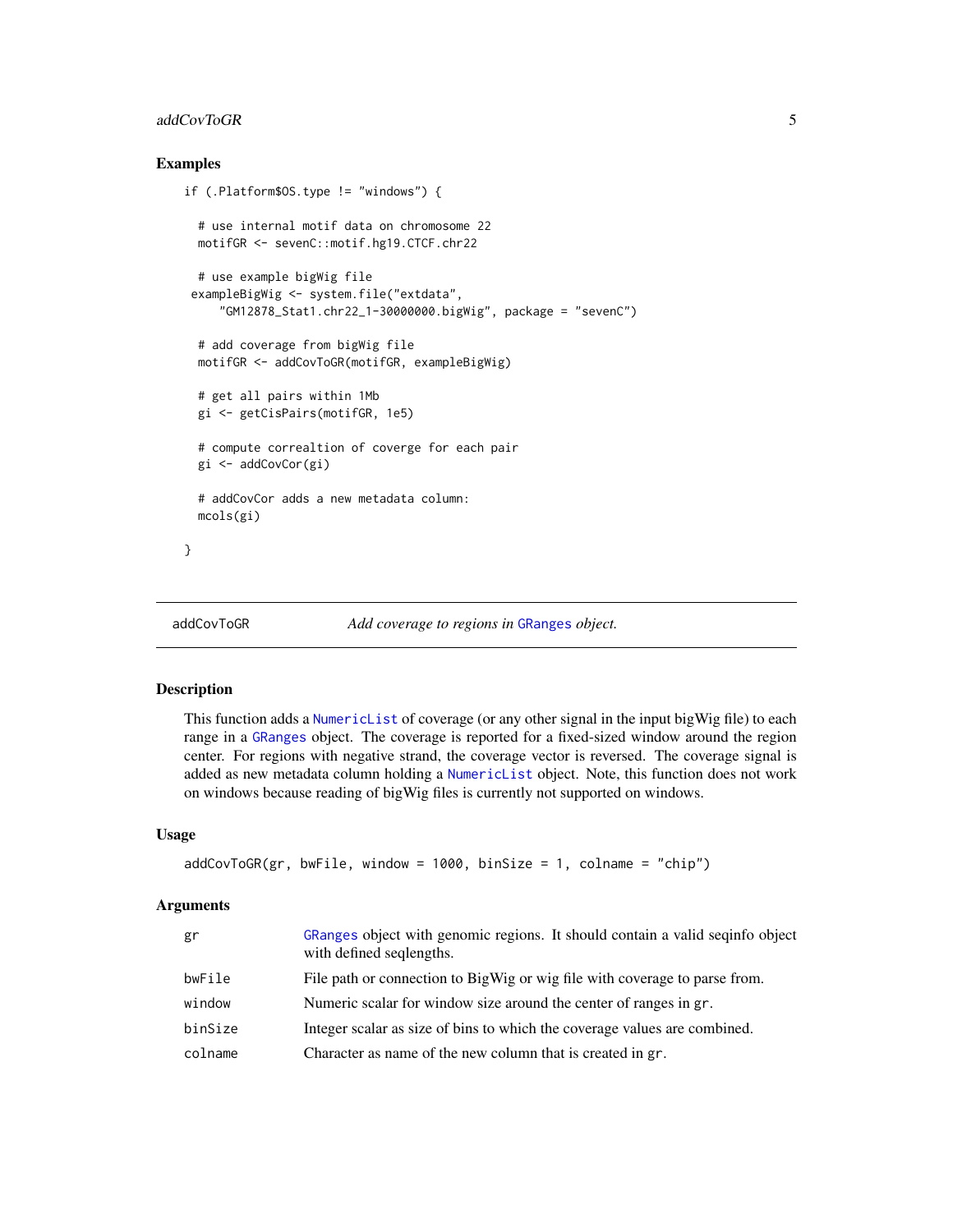# <span id="page-5-0"></span>Value

[GRanges](#page-0-0) as input but with an additional meta column containing the coverage values for each region as [NumericList](#page-0-0).

# Examples

```
if (.Platform$OS.type != "windows") {
```

```
# use example bigWig file of ChIP-seq signals on human chromosome 22
exampleBigWig <- system.file("extdata",
"GM12878_Stat1.chr22_1-30000000.bigWig", package = "sevenC")
# use example CTCF moitf location on human chromosome 22
motifGR <- sevenC::motif.hg19.CTCF.chr22
# add ChIP-seq signals to motif regions
motifGR <- addCovToGR(motifGR, exampleBigWig)
# add ChIP-seq signals as column named "Stat1"
motifGR <- addCovToGR(motifGR, exampleBigWig, colname = "Stat1")
# add ChIP-seq signals in windows of 500bp around motif centers
motifGR <- addCovToGR(motifGR, exampleBigWig, window = 500)
# add ChIP-seq signals in bins of 10 bp
motifGR <- addCovToGR(motifGR, exampleBigWig, binSize = 10)
```

```
}
```
addInteractionSupport *Add column to* [GInteractions](#page-0-0) *with overlap support.*

#### Description

See overlap methods in [InteractionSet](#page-0-0) package for more details on the overlap calculations: ?overlapsAny

# Usage

```
addInteractionSupport(gi, subject, colname = "loop", ...)
```
#### Arguments

| gi      | GInteractions object                         |
|---------|----------------------------------------------|
| subject | another GInteractions object                 |
| colname | name of the new annotation column in gi.     |
|         | additional arguments passed to overlaps Any. |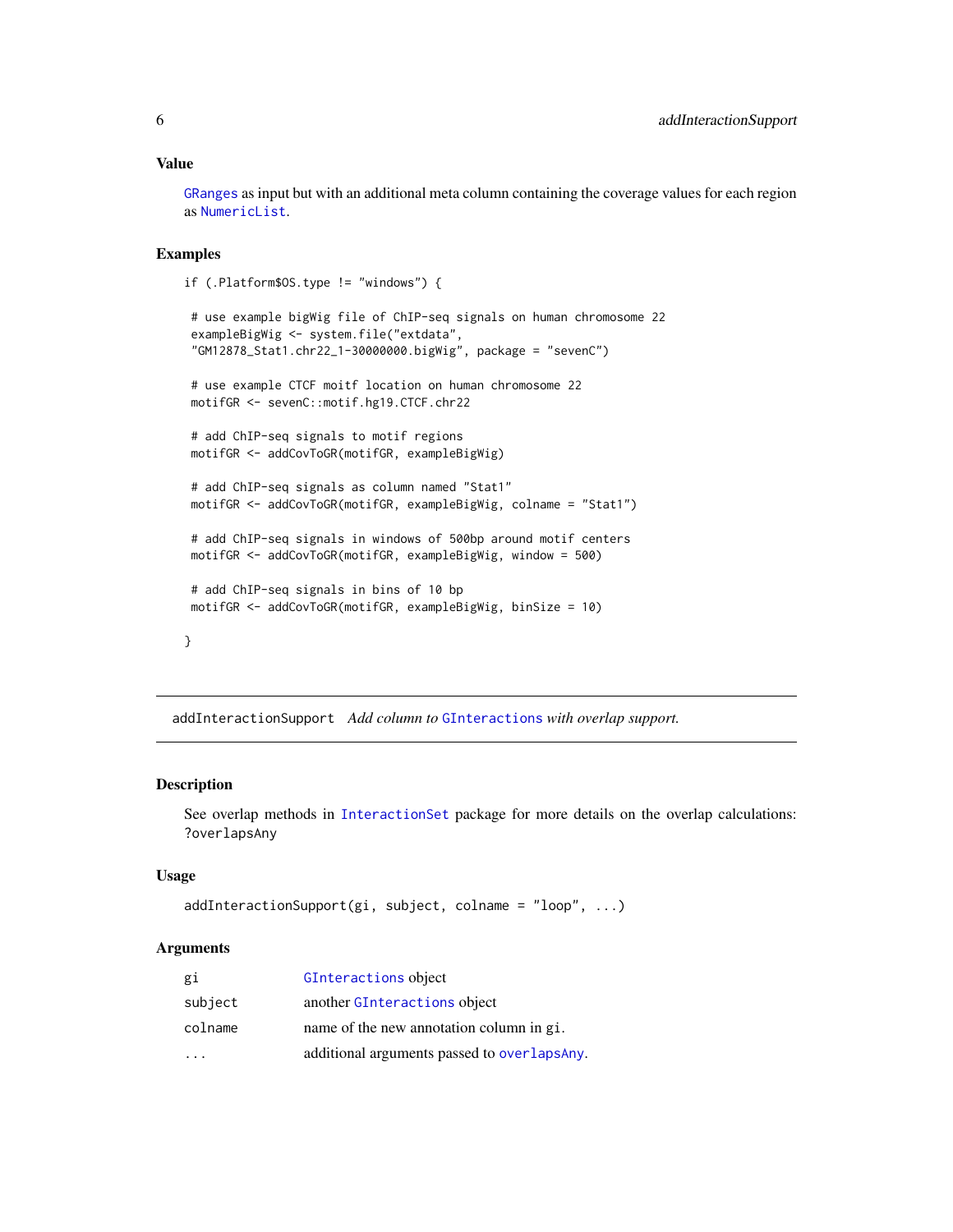# <span id="page-6-0"></span>addMotifScore 7

# Value

[InteractionSet](#page-0-0) gi as input but with additional annotation column colname indicating whether each interaction is supported by subject or not.

# Examples

```
# build example GRanges as anchors
anchorGR <- GRanges(
rep("chr1", 4),
IRanges(
  c(1, 5, 20, 14),
  c(4, 8, 23, 17)
),
 strand = c("''", "''", "''", "''-"),
score = c(5, 4, 6, 7))
# build example GIntreaction object
gi <- GInteractions(
c(1, 2, 2),
c(4, 3, 4),
anchorGR,
mode = "strict"
)
# build exapple support GInteractions object
exampleSupport <- GInteractions(
    GRanges("chr1", IRanges(1, 4)),
    GRanges("chr1", IRanges(15, 20))
\mathcal{L}# add support
gi <- addInteractionSupport(gi, subject = exampleSupport)
# Use colname argument to add support to differnt metadata column name
gi <- addInteractionSupport(gi, subject = exampleSupport, colname = "example")
```

```
addMotifScore Add motif score of anchors.
```
#### Description

If each anchor region (motif) has a score as annotation column, this function adds two new columns named "score\_1" and "score\_2" with the scores of the first and the second anchor region, respectively. Additionally, a column named "score\_min" is added with holds for each interaction the minimum of "score\_1" and "score\_2".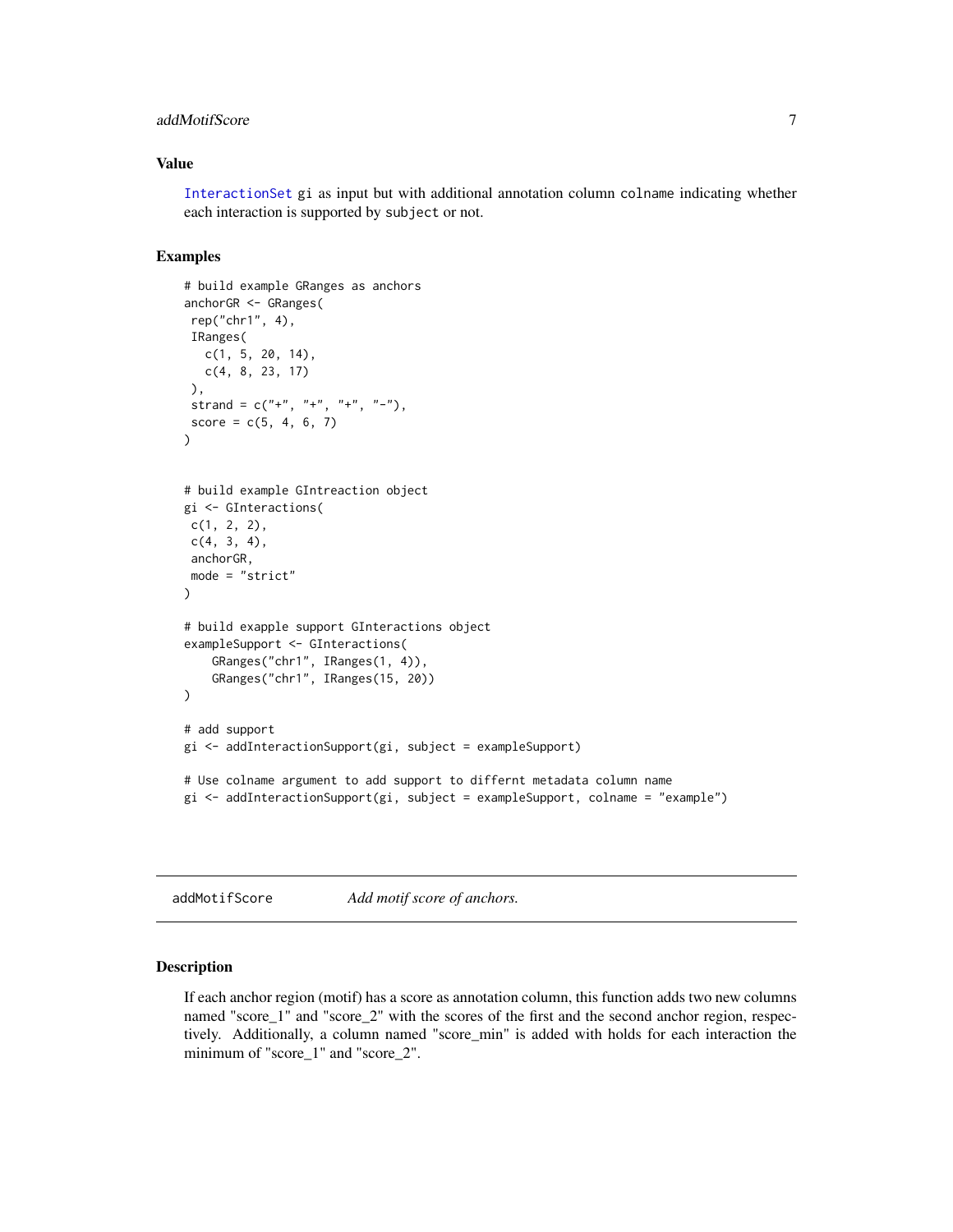#### <span id="page-7-0"></span>Usage

```
addMotifScore(gi, scoreColname = "score")
```
# Arguments

| gi           | GInteractions.                                             |
|--------------|------------------------------------------------------------|
| scoreColname | Character as name the metadata column in with motif score. |

# Value

The same [GInteractions](#page-0-0) as gi but with three additional annotation columns.

# Examples

```
# build example GRanges as anchors
anchorGR <- GRanges(
rep("chr1", 4),
IRanges(
  c(1, 5, 20, 14),
  c(4, 8, 23, 17)
),
 strand = c("+", "+", "+", "--score = c(5, 4, 6, 7))
# build example GIntreaction object
gi <- GInteractions(
c(1, 2, 2),
c(4, 3, 4),
anchorGR,
mode = "strict"
)
# add add motif score
gi <- addMotifScore(gi, scoreColname = "score")
```
addStrandCombination *Add combination of anchor strand orientation.*

# Description

Each anchor region has a strand that is '+' or '-'. Therefore, the each interaction between two regions has one of the following strand combinations: "forward", "reverse", "convergent", or "divergent". Unstranded ranges, indicated by \*, are treated as positive strand.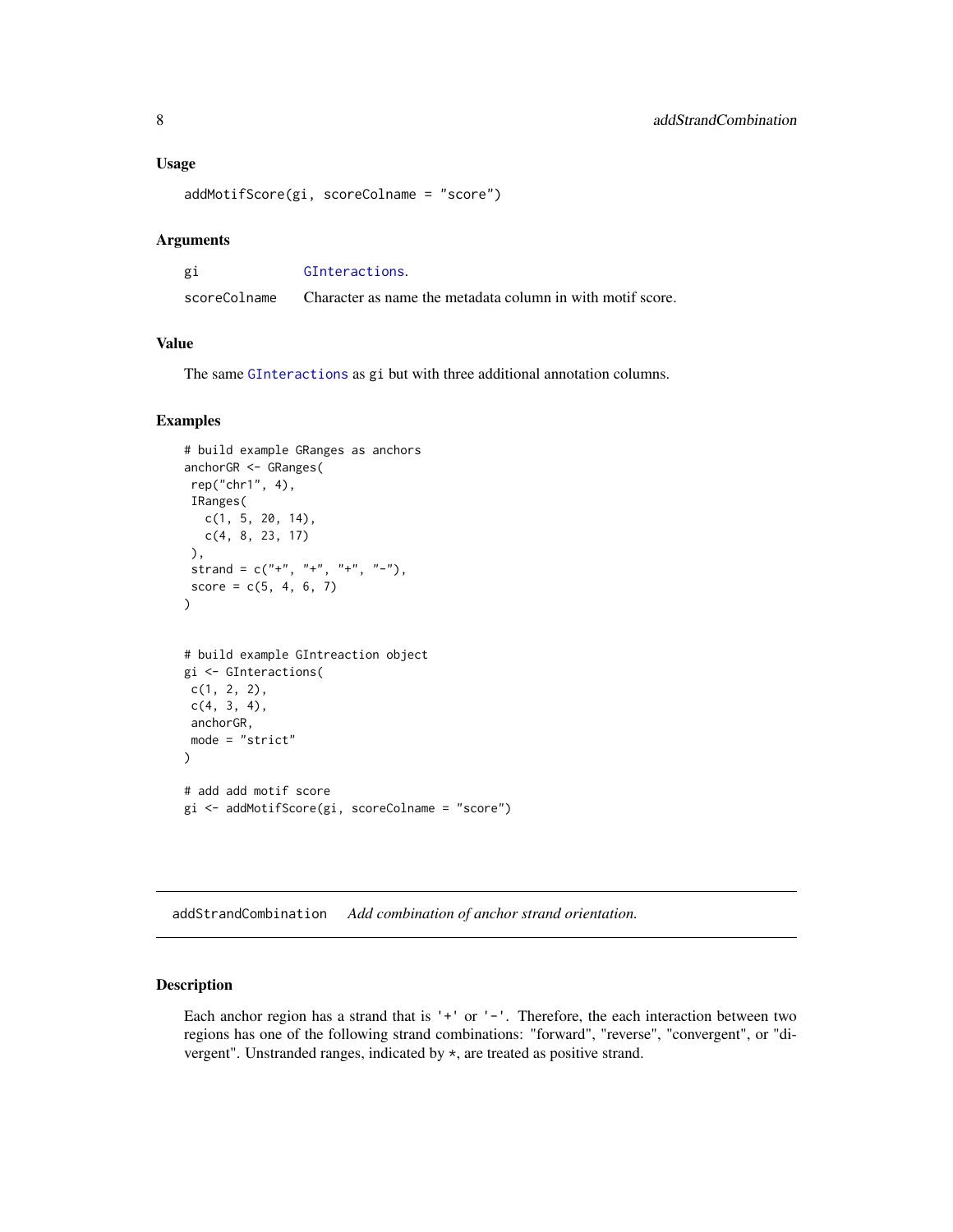# <span id="page-8-0"></span>addStrandCombination 9

# Usage

```
addStrandCombination(gi, colname = "strandOrientation")
```
# Arguments

| gi      | GInteractions                                 |
|---------|-----------------------------------------------|
| colname | name of the new column that is created in gi. |

# Value

The same [GInteractions](#page-0-0) as gi but with an additional column indicating the four possible combinations of strands "forward", "reverse", "convergent", or "divergent".

# Examples

```
# build example GRanges as anchors
anchorGR <- GRanges(
rep("chr1", 4),
 IRanges(
  c(1, 5, 20, 14),
  c(4, 8, 23, 17)
 ),
 strand = c("+", "+", "+", "-"),
 score = c(5, 4, 6, 7))
# build example GIntreaction object
gi <- GInteractions(
 c(1, 2, 2),
 c(4, 3, 4),
 anchorGR,
mode = "strict"
\mathcal{L}# add combination of anchor strands as new metadata column
gi <- addStrandCombination(gi)
# build small matrix to check strand combination
cbind(
as.character(strand(anchors(gi, "first"))),
as.character(strand(anchors(gi, "second"))),
mcols(gi)[, "strandOrientation"]
\mathcal{L}
```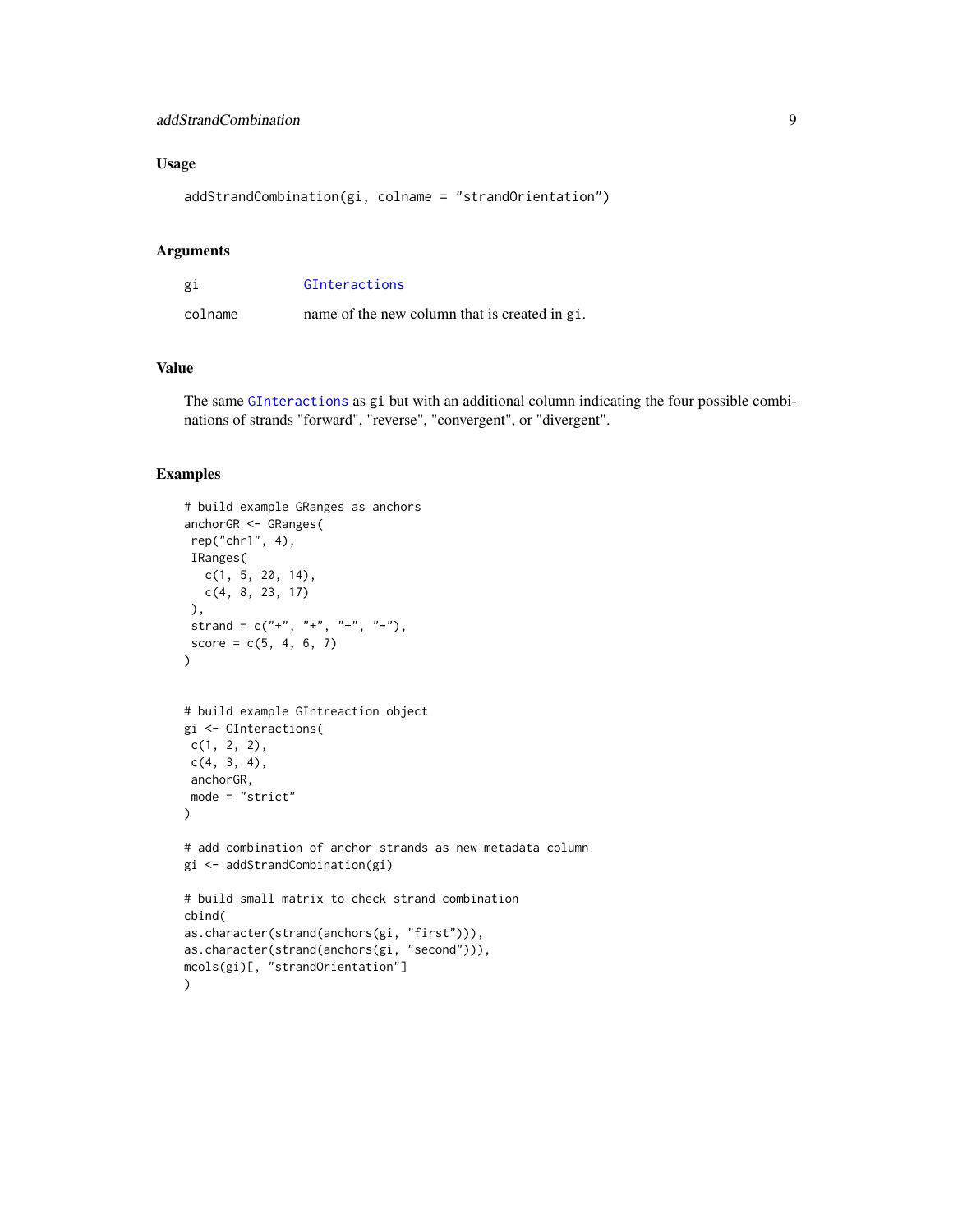<span id="page-9-2"></span><span id="page-9-0"></span>

#### Description

This value is the average optimal cutoff value on the 10 best performing TF ChIP-seq data sets. It is used as default cutoff value on the logistic regression response score in [predLoops](#page-17-1) function See ?'cutoffByTF' for more details.

#### Usage

cutoffBest10

# Format

An object of class numeric of length 1.

#### See Also

[cutoffByTF](#page-9-1), [modelBest10Avg](#page-11-1)

<span id="page-9-1"></span>cutoffByTF *Optimal cutoff values for logistic regression models.*

#### Description

This dataset contains optimal cutoff scores for the response value of logistic regression models. The cutoff is based on optimal F1-scores. A separate model was trained For each of 124 TF ChIP-seq datasets in human GM12878 cells. The model performance was calculated with Hi-C and ChIA-PET interactions using 10-fold cross-validation.

# Usage

cutoffByTF

# Format

An object of class tbl\_df with 121 rows and 3 columns:

TF Transcription factor name

max\_cutoff The optimal cutoff on the logistic regression response value

max\_f1 The optimal f1-score associated to the max\_cutoff value

# See Also

[modelBest10Avg](#page-11-1) and [TFspecificModels](#page-20-1)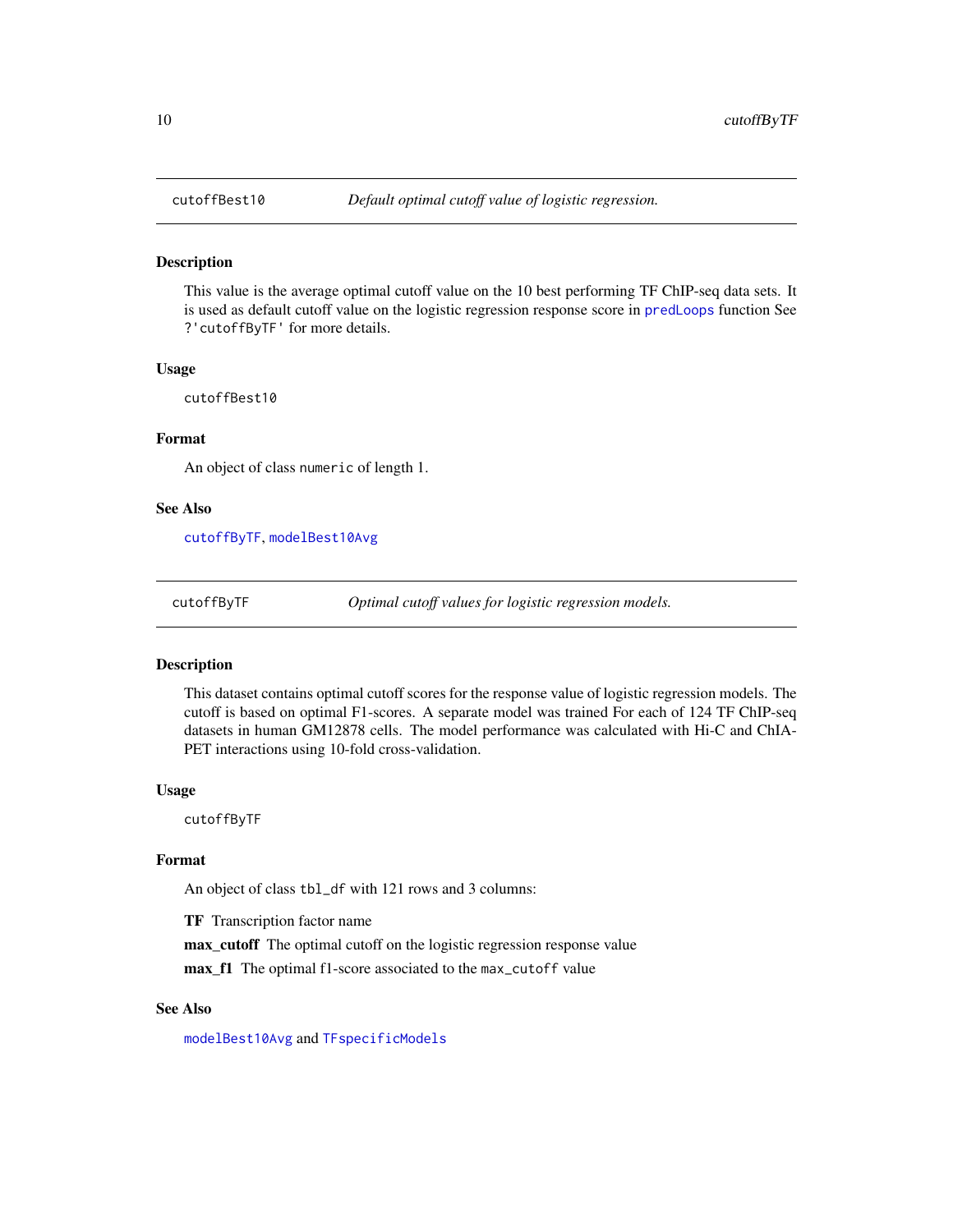<span id="page-10-0"></span>getCisPairs *Build a* [GInteractions](#page-0-0) *object with all pairs of input* [GRanges](#page-0-0) *within a given distance.*

# Description

Distance is calculated from the center of input regions.

#### Usage

```
getCisPairs(inGR, maxDist = 1e+06)
```
# Arguments

| inGR    | GRanges object of genomic regions. The ranges should be sorted according to<br>chr, strand, and start position. Use sort to sort it. |
|---------|--------------------------------------------------------------------------------------------------------------------------------------|
| maxDist | maximal distance in base-pairs between pairs of ranges as single numeric value.                                                      |

# Value

A [GInteractions](#page-0-0) object with all pairs within the given distance.

# Examples

```
# build example GRanges as input
inGR <- GRanges(
rep("chr1", 5),
IRanges(
  c(10, 20, 30, 100, 1000),
  c(15, 25, 35, 105, 1005)
\overline{\phantom{a}}\mathcal{L}# get all pairs within 50 bp
gi <- getCisPairs(inGR, maxDist = 50)
# getCisPiars returns a StrictGInteractions object
class(gi)
# The input regions are accessibly via regions()
regions(gi)
```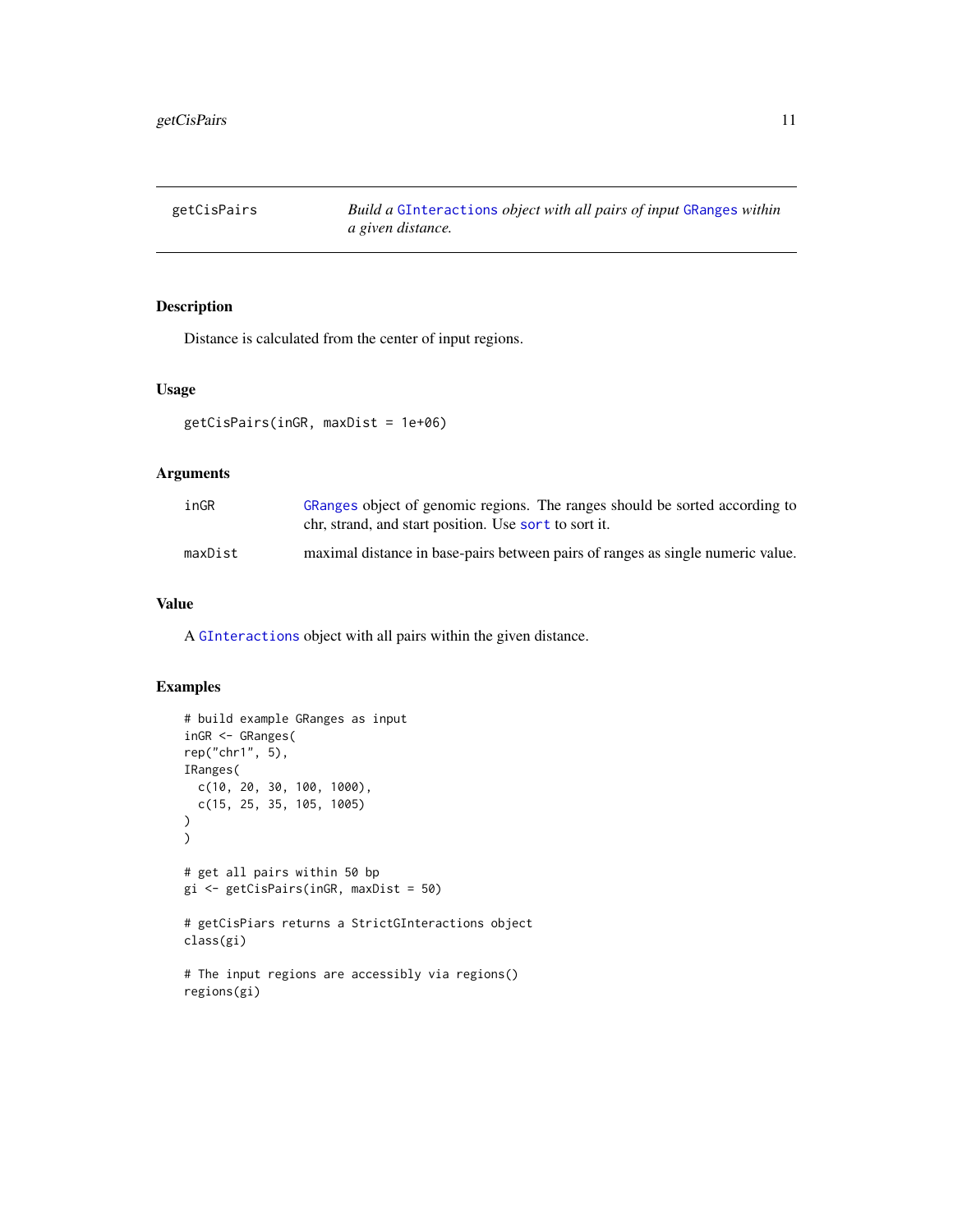<span id="page-11-0"></span>

# Description

Get out of chromosomal bound ranges.

#### Usage

getOutOfBound(gr)

#### Arguments

gr A GRanges object.

# Value

A data.frame with rows for each range in gr that extends out of chromosomes. The first column holds the index of the range in gr, the second the size of the overlap to the left of the chromosome and the third the size of the overlap to the right of the chromosome.

<span id="page-11-1"></span>modelBest10Avg *Default parameters for logistic regression model in sevenC.*

# Description

This dataset contains term names and estimates for logistic regression model to predict chromatin looping interactions. The estimate represent an average of the 10 best performing models out of 124 transcription factor ChIP-seq data sets from ENCODE.

#### Usage

modelBest10Avg

#### Format

An object of class data.frame with 7 rows and 2 columns holding the term name and estimate.

(Intercept) The intercept of the logistic regression model.

dist The genomic distance between the centers of motifs in base pairs (bp).

strandOrientationdivergent Orientation of motif pairs. 1 if divergent 0 if not.

strandOrientationforward Orientation of motif pairs. 1 if forward 0 if not.

strandOrientationreverse Orientation of motif pairs. 1 if reverse 0 if not.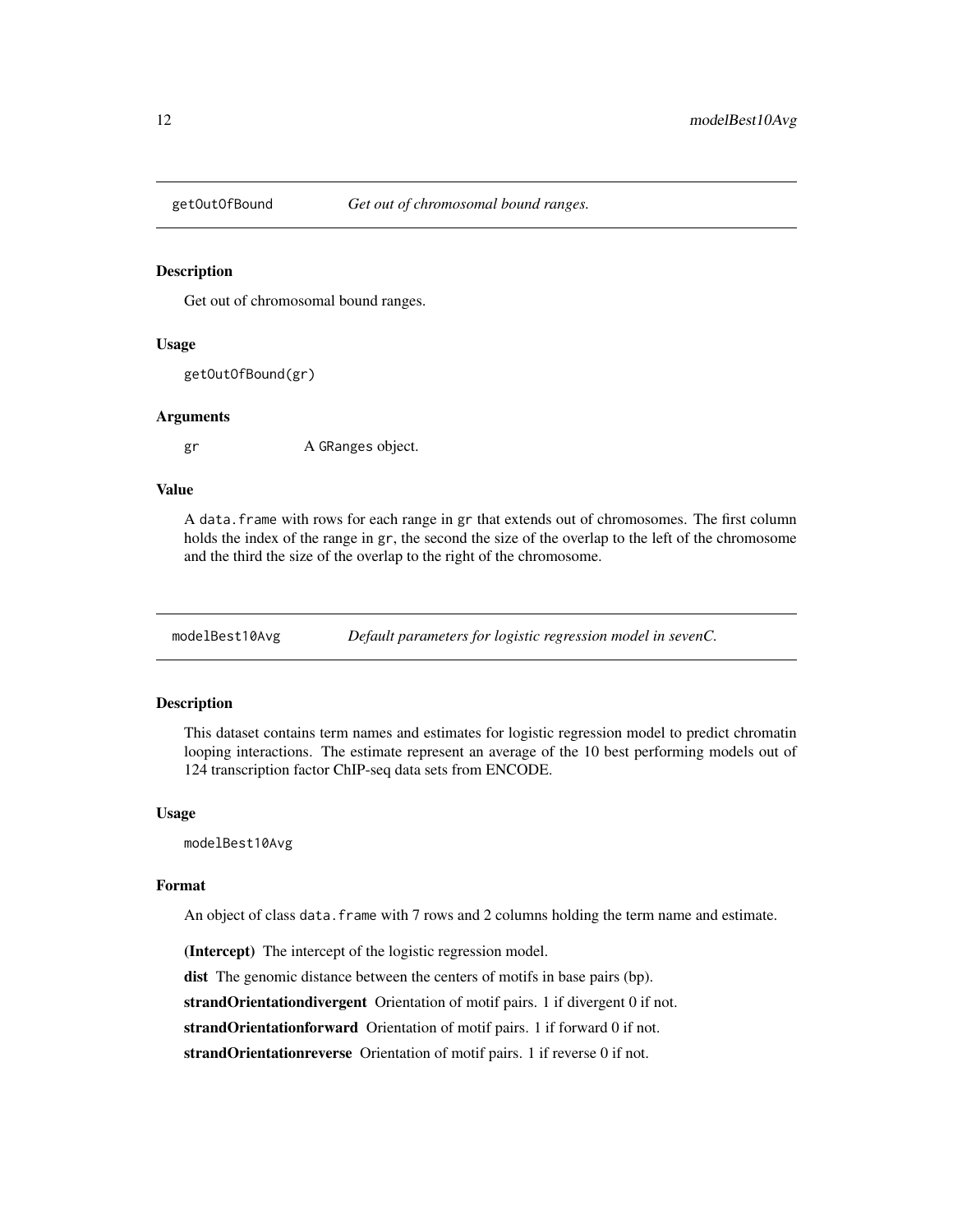- <span id="page-12-0"></span>score\_min Minimum of motif hit score between both motifs in pair. The motif score is defined as -log\_10 of the p-value of the motif hit as reported by JASPAR motif tracks. The unit is  $-log 10(p)$  where p is the p-value of the motif hit.
- cor Pearson correlation coefficient of ChIP-seq signals across +/- 500 bp around CTCF motif centers.

#### Details

Each of 124 transcription factor (TF) ChIP-seq data sets from ENCODE in GM12878 cells were used to train a logistic regression model. All CTCF motifs in [motif.hg19.CTCF](#page-12-1) within a distance of 1 Mb were used as candidates. A given pair was labled as true loop interactions, if it has interaction support based on loops from Hi-C in human GM12878 cells from Rao et al. 2014 or ChIA-PET loops from Tang et al. 2015 in the same cell type. The 10 best performing models were selected based on the average area under the precision-recall-curve in 10-fold cross-validation. The parameters were than averaged across the 10 best performig models.

# References

Suhas S.P. Rao, Miriam H. Huntley, Neva C. Durand, Elena K. Stamenova, Ivan D. Bochkov, James T. Robinson, Adrian L. Sanborn, Ido Machol, Arina D. Omer, Eric S. Lander, Erez Lieberman Aiden, A 3D Map of the Human Genome at Kilobase Resolution Reveals #' Principles of Chromatin Looping, Cell, Volume 159, Issue 7, 18 December 2014, Pages 1665-1680, ISSN 0092-8674, https://doi.org/10.1016/j.cell.2014.11.021.

Zhonghui Tang, Oscar Junhong Luo, Xingwang Li, Meizhen Zheng, Jacqueline Jufen Zhu, Przemyslaw Szalaj, Pawel Trzaskoma, Adriana Magalska, Jakub Wlodarczyk, Blazej Ruszczycki, Paul Michalski, Emaly Piecuch, Ping Wang, Danjuan Wang, Simon Zhongyuan Tian, May Penrad-Mobayed, Laurent M. Sachs, Xiaoan Ruan, Chia-Lin Wei, Edison T. Liu, Grzegorz M. Wilczynski, Dariusz Plewczynski, Guoliang Li, Yijun Ruan, CTCF-Mediated Human 3D Genome Architecture Reveals Chromatin Topology for Transcription, Cell, Volume 163, Issue 7, 17 December 2015, Pages 1611-1627, ISSN 0092-8674, https://doi.org/10.1016/j.cell.2015.11.024.

#### See Also

[cutoffBest10](#page-9-2) and [TFspecificModels](#page-20-1)

<span id="page-12-1"></span>motif.hg19.CTCF *CTCF motif locations in human genome hg19.*

#### **Description**

A dataset containing the motif hits of the CTCF recognition motif from JASPAR database (MA0139.1, <http://jaspar.genereg.net/matrix/MA0139.1/>) in human genome assembly hg19.

#### Usage

motif.hg19.CTCF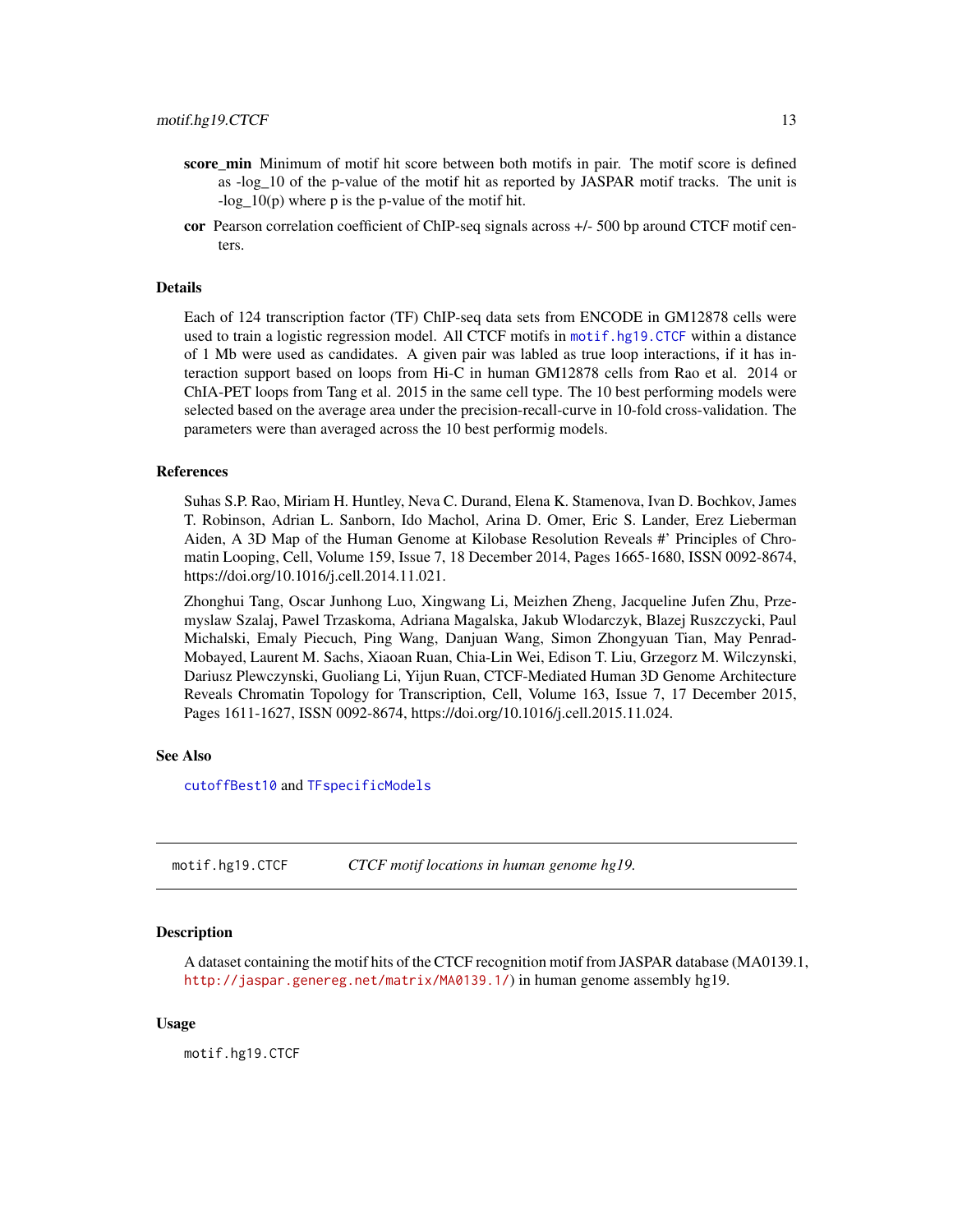# <span id="page-13-0"></span>Format

[GRanges](#page-0-0) object with 38774 ranges on positive and negative strand with 1 meta column:

score The significance socre of the motif hit, defined as -log\_10(p-value).

# Details

The dataset was downloaded from JASPAR 2018 motif tracks from the following URL: [http://](http://expdata.cmmt.ubc.ca/JASPAR/downloads/UCSC_tracks/2018/hg19/tsv/MA0139.1.tsv.gz) [expdata.cmmt.ubc.ca/JASPAR/downloads/UCSC\\_tracks/2018/hg19/tsv/MA0139.1.tsv.gz](http://expdata.cmmt.ubc.ca/JASPAR/downloads/UCSC_tracks/2018/hg19/tsv/MA0139.1.tsv.gz)

Motif locations were filtered to contain only motif hists with p-value  $\leq 2.5 * 10^- 6$ . The p-value is the motif hit significance as repoted from the motif scanning alogrithim used during construction of the JASPAR motif tracks. More information on the JASPAR motif track pipeline can be found here: <https://github.com/wassermanlab/JASPAR-UCSC-tracks>.

# Source

[http://expdata.cmmt.ubc.ca/JASPAR/downloads/UCSC\\_tracks/2018/hg19/tsv/MA0139.1.t](http://expdata.cmmt.ubc.ca/JASPAR/downloads/UCSC_tracks/2018/hg19/tsv/MA0139.1.tsv.gz)sv. [gz](http://expdata.cmmt.ubc.ca/JASPAR/downloads/UCSC_tracks/2018/hg19/tsv/MA0139.1.tsv.gz)

<span id="page-13-1"></span>motif.hg19.CTCF.chr22 *CTCF motif locations on chromosome 22 in human genome hg19.*

#### **Description**

A dataset containing the motif hits of the CTCF recognition motif from JASPAR database (MA0139.1) in human genome assembly hg19. Only motifs with a p-value  $\leq 2.5 * 10^-6$  on chromosome 22 are reported.

# Usage

motif.hg19.CTCF.chr22

#### Format

An object of class GRanges of length 917.

#### Details

See '?motif.hg19.CTCF' for a more details and the full data set.

# See Also

[motif.hg19.CTCF](#page-12-1)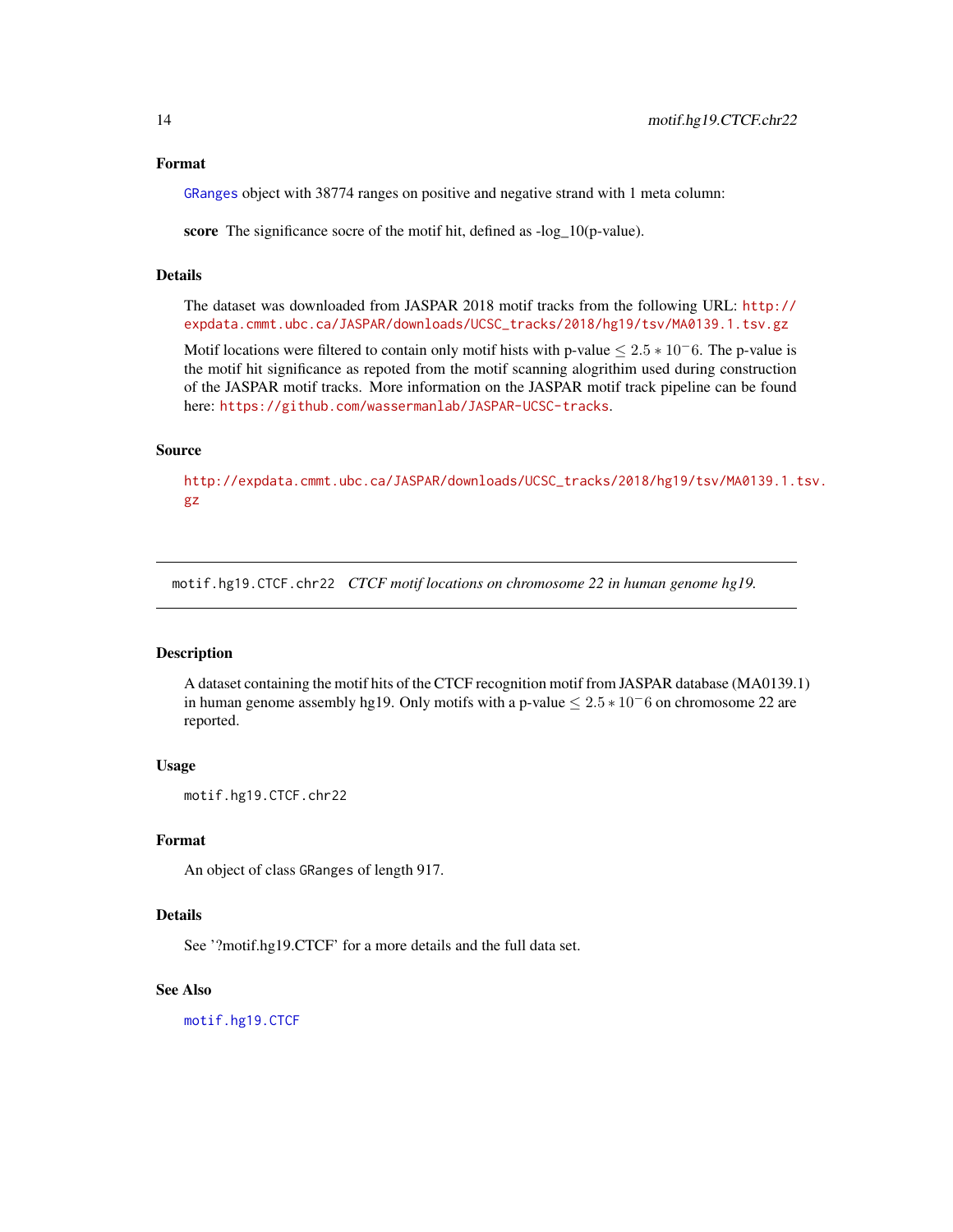*CTCF motifs on human chromosome 22 with example coverage.*

# <span id="page-14-0"></span>Description

This dataset is the same as [motif.hg19.CTCF.chr22](#page-13-1) but with one additional metadata colum, named "chip", holding ChIP-seq signals for all motifs in a windows of 1000 bp around the motif center as [NumericList](#page-0-0). The data is from a ChIP-seq experiment for STAT1 in human GM12878 cells. The full bigWig file can be downloaded from ENCODE (Dunham et al. 2012) [http://](http://hgdownload.cse.ucsc.edu/goldenPath/hg19/encodeDCC/wgEncodeSydhTfbs/wgEncodeSydhTfbsGm12878Stat1StdSig.bigWig) [hgdownload.cse.ucsc.edu/goldenPath/hg19/encodeDCC/wgEncodeSydhTfbs/wgEncodeSydhT](http://hgdownload.cse.ucsc.edu/goldenPath/hg19/encodeDCC/wgEncodeSydhTfbs/wgEncodeSydhTfbsGm12878Stat1StdSig.bigWig)fbsGm12878Stat1StdSig. [bigWig](http://hgdownload.cse.ucsc.edu/goldenPath/hg19/encodeDCC/wgEncodeSydhTfbs/wgEncodeSydhTfbsGm12878Stat1StdSig.bigWig). See [motif.hg19.CTCF](#page-12-1) and [motif.hg19.CTCF.chr22](#page-13-1) for a more details and the motif data set.

#### Usage

```
motif.hg19.CTCF.chr22.cov
```
# Format

An object of class GRanges of length 917.

# See Also

[motif.hg19.CTCF](#page-12-1), [motif.hg19.CTCF.chr22](#page-13-1)

noZeroVar *returns indices of columns with non-zero variance*

# Description

returns indices of columns with non-zero variance

#### Usage

```
noZeroVar(dat)
```
#### Arguments

dat data.frame or matrix

# Value

column indices of columns with non-zero variance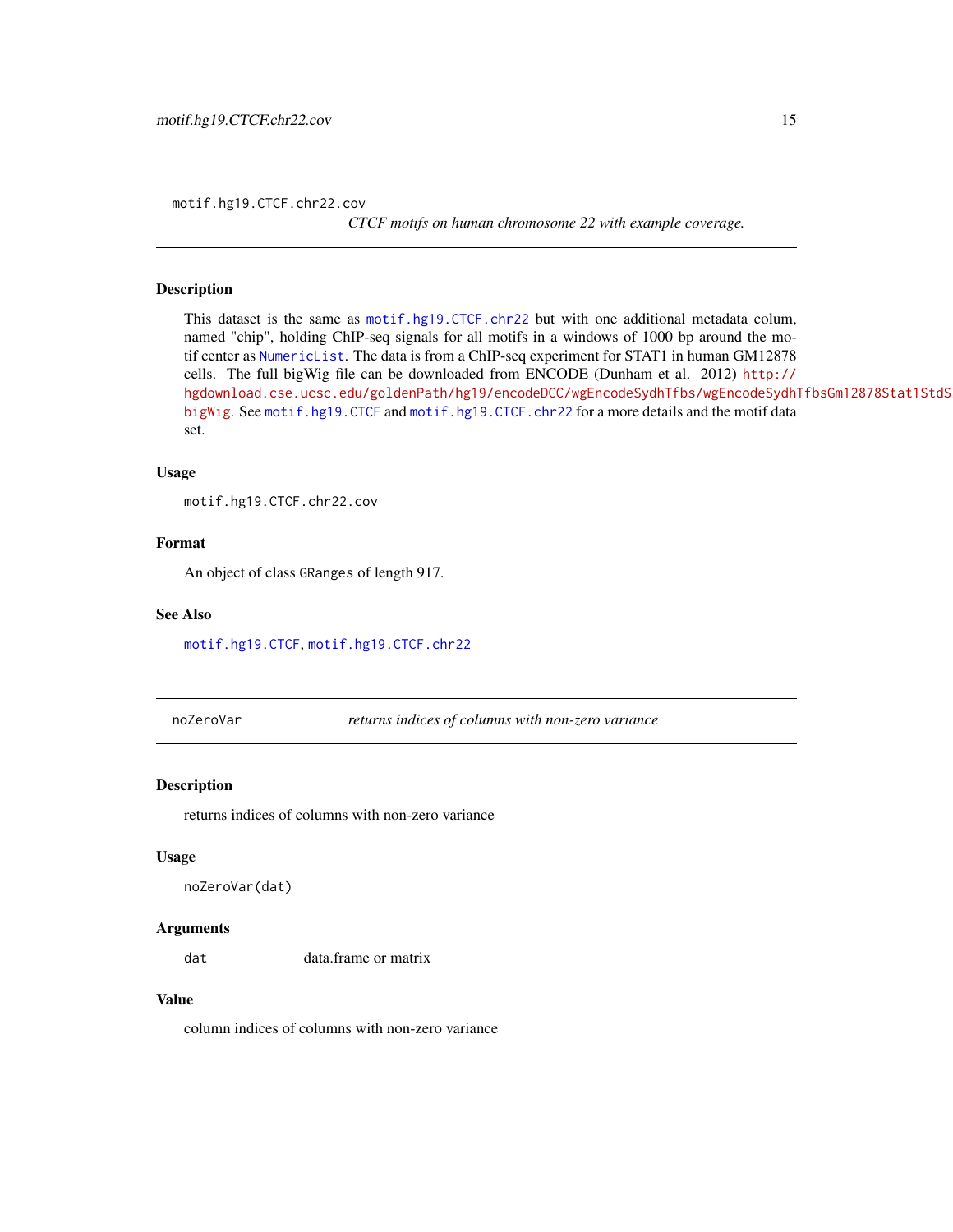<span id="page-15-0"></span>

#### Description

Parse chromatin loops from Rao et al. 2014 as strict [GInteractions](#page-0-0).

# Usage

```
parseLoopsRao(inFile, ...)
```
# Arguments

| inFile | input file with loops                                           |
|--------|-----------------------------------------------------------------|
| .      | additional arguments, that will be passed to GRanges functions. |

# Value

[GInteractions](#page-0-0) with loops from input file.

# Examples

```
# use example loop file
exampleLoopFile <- system.file("extdata",
  "GM12878_HiCCUPS.chr22_1-30000000.loop.txt", package = "sevenC")
# read loops form example file:
gi <- parseLoopsRao(exampleLoopFile)
# read loops with custom seqinfo object:
customSeqInfo <- Seqinfo(seqnames = c("chr1", "chr22"),
   seqlengths = c(10^8, 10^8), isCircular = c(FALSE, FALSE),
   genome = "custom")
```

```
gi <- parseLoopsRao(exampleLoopFile, seqinfo = customSeqInfo)
```

| parseLoopsTang |                |  | Parse chromatin interactions from Tang et al. |  |  |  |  | $2015$ as |  |
|----------------|----------------|--|-----------------------------------------------|--|--|--|--|-----------|--|
|                | GInteractions. |  |                                               |  |  |  |  |           |  |

# Description

Reads pairwise ChIA-PET interaction from an input file.

# Usage

parseLoopsTang(inFile, ...)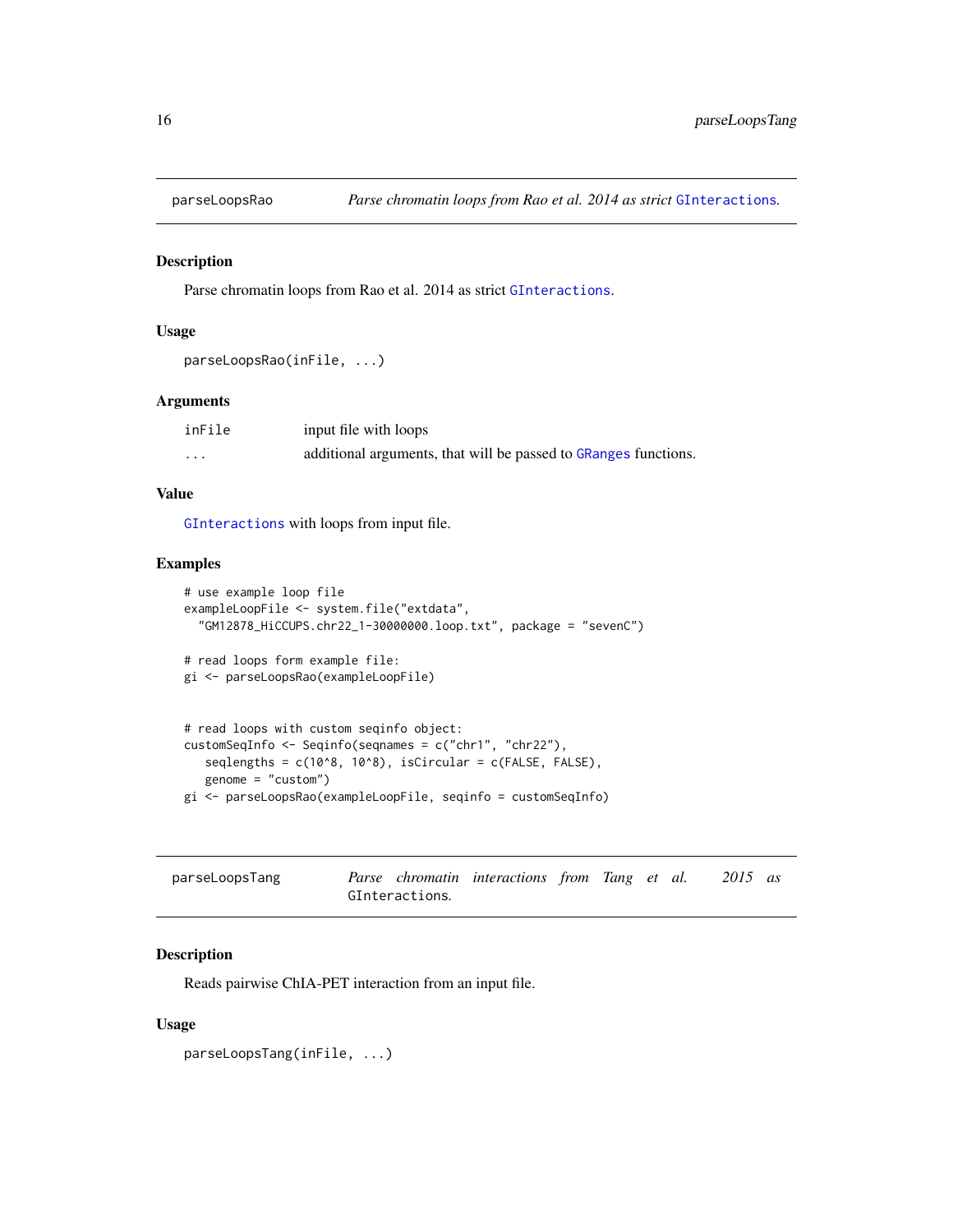#### <span id="page-16-0"></span>predLogit 17

#### Arguments

| inFile | input file with loops                                           |
|--------|-----------------------------------------------------------------|
| .      | additional arguments, that will be passed to GRanges functions. |

# Details

It reads files with the following tab-delimited format:

|      | chr12 48160351 | 48161634                 | chr12 48230665 | 48232848              | 27             |
|------|----------------|--------------------------|----------------|-----------------------|----------------|
|      | chr7 77284664  | 77285815 chr7            | 77388242       | 77388928              | $\overline{7}$ |
| chr4 |                | 128459961 128460166 chr4 |                | 128508304 128509082 4 |                |

This file format was used for ChIA-PET interaction data by Tang et al. 2015 [http://dx.doi.org/](http://dx.doi.org/10.1016/j.cell.2015.11.024) [10.1016/j.cell.2015.11.024](http://dx.doi.org/10.1016/j.cell.2015.11.024). The last column of input file is added as annotation column with colname "score".

# Value

An [GInteractions](#page-0-0) with loops from input file.

# Examples

```
exampleLoopTang2015File <- system.file("extdata",
   "ChIA-PET_GM12878_Tang2015.chr22_1-30000000.clusters.txt",
   package = "sevenC")
gi <- parseLoopsTang(exampleLoopTang2015File)
# read loops with custom seqinfo object:
customSeqInfo <- Seqinfo(seqnames = c("chr1", "chr22"),
   seqlengths = c(10^8, 10^8), isCircular = c(FALSE, FALSE),
   genome = "custom")
gi <- parseLoopsTang(exampleLoopTang2015File, seqinfo = customSeqInfo)
```

| predLogit |
|-----------|
|           |
|           |
|           |

*Predict interaction probability using logistic regression model.* 

# Description

Predict interaction probability using logistic regression model.

# Usage

predLogit(data, formula, betas)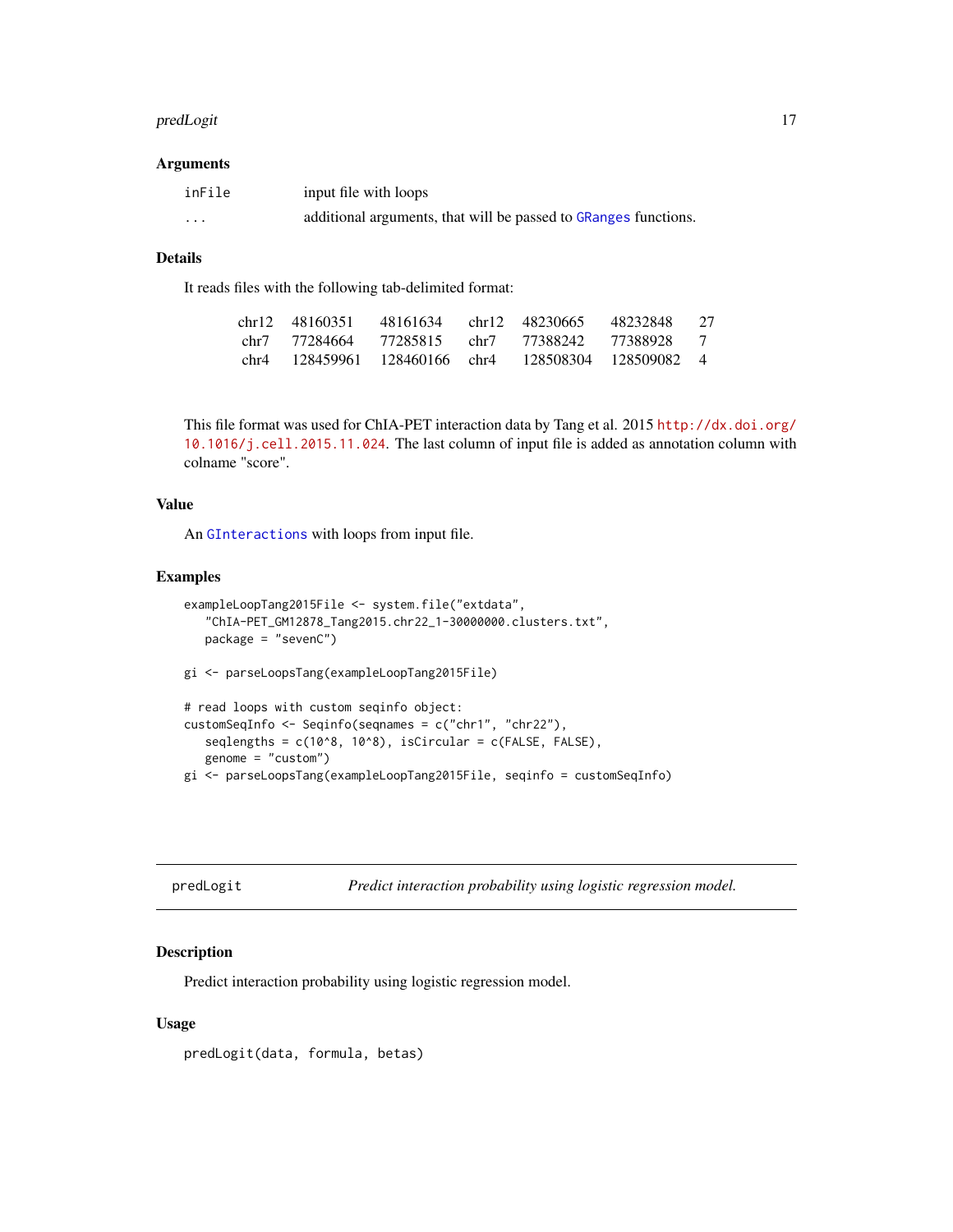# <span id="page-17-0"></span>Arguments

| data    | A data frame like object with predictor variables.                                                                      |
|---------|-------------------------------------------------------------------------------------------------------------------------|
| formula | A formula. All predictor variables should be available in the data frame.                                               |
| betas   | A vector with parameter estimates for predictor variables. They should be in the<br>same order as variables in formula. |

# Value

A numeric vector with interaction probabilities for each observation in df. NAs are produced for NAs in df.

<span id="page-17-1"></span>predLoops *Predict looping interactions.*

# Description

This function takes a [GInteractions](#page-0-0) object with candidate looping interactions. It should be annotated with features in metadata columns. A logistic regression model is applied to predict looping interaction probabilities.

# Usage

```
predLoops(gi, formula = NULL, betas = NULL, colname = "pred",
 cutoff = get("cutoffBest10"))
```
# Arguments

| gi      | A GInteractions object with coverage correlation and genomic features in<br>metadata columns. See prepareCisPairs and addCor to build it.                                                                                                                                                                                              |  |
|---------|----------------------------------------------------------------------------------------------------------------------------------------------------------------------------------------------------------------------------------------------------------------------------------------------------------------------------------------|--|
| formula | A formula. All predictor variables should be available in the in metadata columns<br>of gi. If NULL, the following default formula is used: $\sim$ dist + strandOrientation<br>+ score_min + chip.                                                                                                                                     |  |
| betas   | A vector with parameter estimates for predictor variables. They should be in the<br>same order as variables in formula. Per default estimates of modelBest10Avg<br>are used. See ?modelBest10Avg for more detailed information on each param-<br>eter.                                                                                 |  |
| colname | A character as column name of new metadata column in gi for predictions.                                                                                                                                                                                                                                                               |  |
| cutoff  | Numeric cutoff on prediction score. Only interactions with interaction probabil-<br>$ity \ge$ cutoff are reported. If NULL, all input interactions are reported. Default<br>is cutoffBest10, an optimal cutoff based on F1-score on 10 best performing<br>transcription factor ChIP-seq data sets. See ?cutoffBest10 for more details. |  |

# Value

A [GInteractions](#page-0-0) as gi with an additional metadata column holding the predicted looping probability.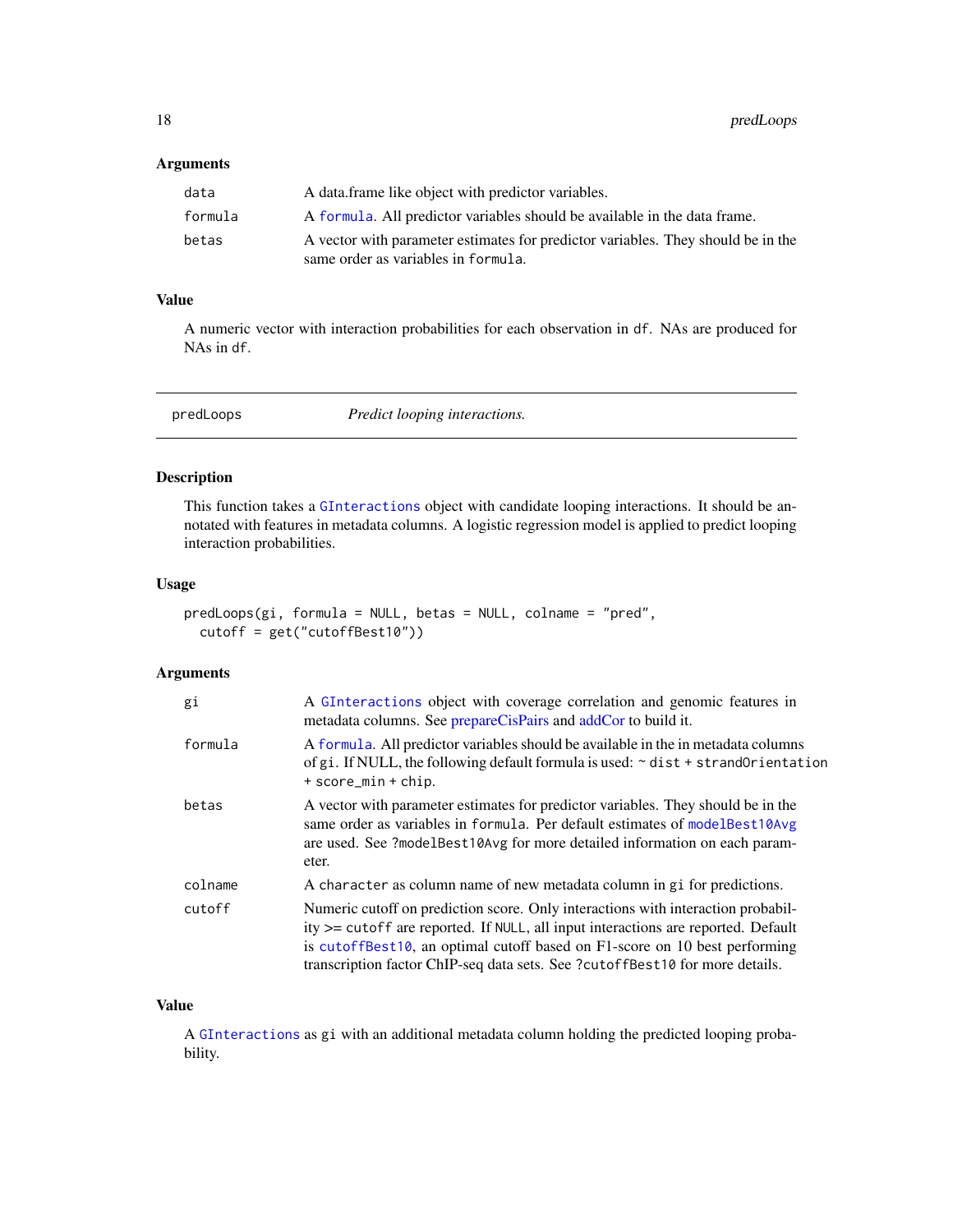# <span id="page-18-0"></span>prepareCisPairs 19

# See Also

[prepareCisPairs](#page-18-1), [addCor](#page-2-1)

# Examples

```
# use example CTCF moitf location on human chromosome 22 with chip coverage
motifGR <- sevenC::motif.hg19.CTCF.chr22.cov
# build candidate interactions
gi <- prepareCisPairs(motifGR)
# add ChIP-seq signals correlation
gi <- addCovCor(gi)
# predict chromatin looping interactions
loops <- predLoops(gi)
# add prediction score for all candidates without filter
gi <- predLoops(gi, cutof = NULL)
# add prediction score using custom column name
gi <- predLoops(gi, cutof = NULL, colname = "my_colname")
# Filter loop predictions on custom cutoff
loops \leq predLoops(gi, cutoff = 0.4)
# predict chromatin looping interactions using custom model parameters
myParams <- c(-4, -5, -2, -1, -1, 5, 3)
loops <- predLoops(gi, betas = myParams)
# predict chromatin loops using custom model formula and params
myFormula <- ~ dist + score_min
# define parameters for intercept, dist and motif_min
myParams <- c(-5, -4, 6)
```
loops <- predLoops(gi, formula = myFormula, betas = myParams)

<span id="page-18-1"></span>prepareCisPairs *Prepares motif pairs as* [GInteractions](#page-0-0) *and add genomic features.*

#### Description

Prepares motif pairs as [GInteractions](#page-0-0) and add genomic features.

# Usage

```
prepareCisPairs(motifs, maxDist = 1e+06, scoreColname = "score")
```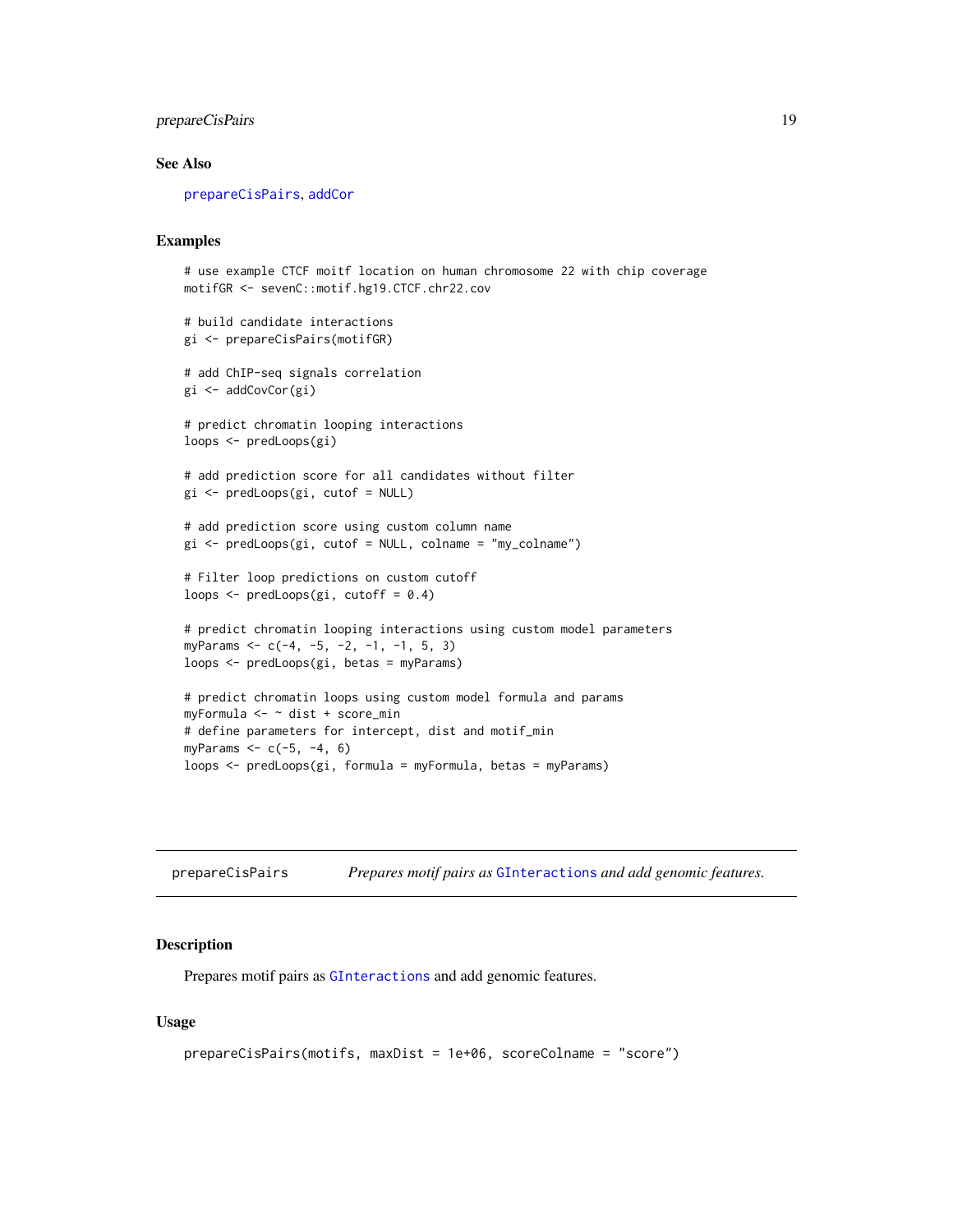20 sevenC

# Arguments

| motifs       | GRanges object with motif locations.                                            |
|--------------|---------------------------------------------------------------------------------|
| maxDist      | maximal distance in base-pairs between pairs of ranges as single numeric value. |
| scoreColname | Character as name the metadata column in with motif score.                      |

# Value

An [GInteractions](#page-0-0) object with motif pairs and annotations of distance, strand orientation, and motif scores.

#### Examples

```
# build example GRanges as anchors
anchorGR <- GRanges(
rep("chr1", 4),
IRanges(
  c(1, 5, 20, 14),
  c(4, 8, 23, 17)
),
strand = c("+", "+", "+", "-"),
score = c(5, 4, 6, 7)\mathcal{L}# prepare candidates
gi <- prepareCisPairs(anchorGR)
# prepare candidates using a mimial distance of 10 bp
gi <- prepareCisPairs(anchorGR, maxDist = 10)
# prepare candidates using an alternative score value in anchors
anchorGR$myScore <- rnorm(length(anchorGR))
gi <- prepareCisPairs(anchorGR, scoreColname = "myScore")
```
sevenC *Computational chromosome conformation capture by correlation of ChIP-seq at CTCF motifs (7C)*

# Description

Chromatin looping is an essential feature of eukaryotic genomes and can bring regulatory sequences, such as enhancers or transcription factor binding sites, in the close physical proximity of regulated target genes. Here, we provide sevenC, an R package that uses protein binding signals from ChIP-seq and sequence motif information to predict chromatin looping events. Cross-linking of proteins that bind close to loop anchors result in ChIP-seq signals at both anchor loci. These

<span id="page-19-0"></span>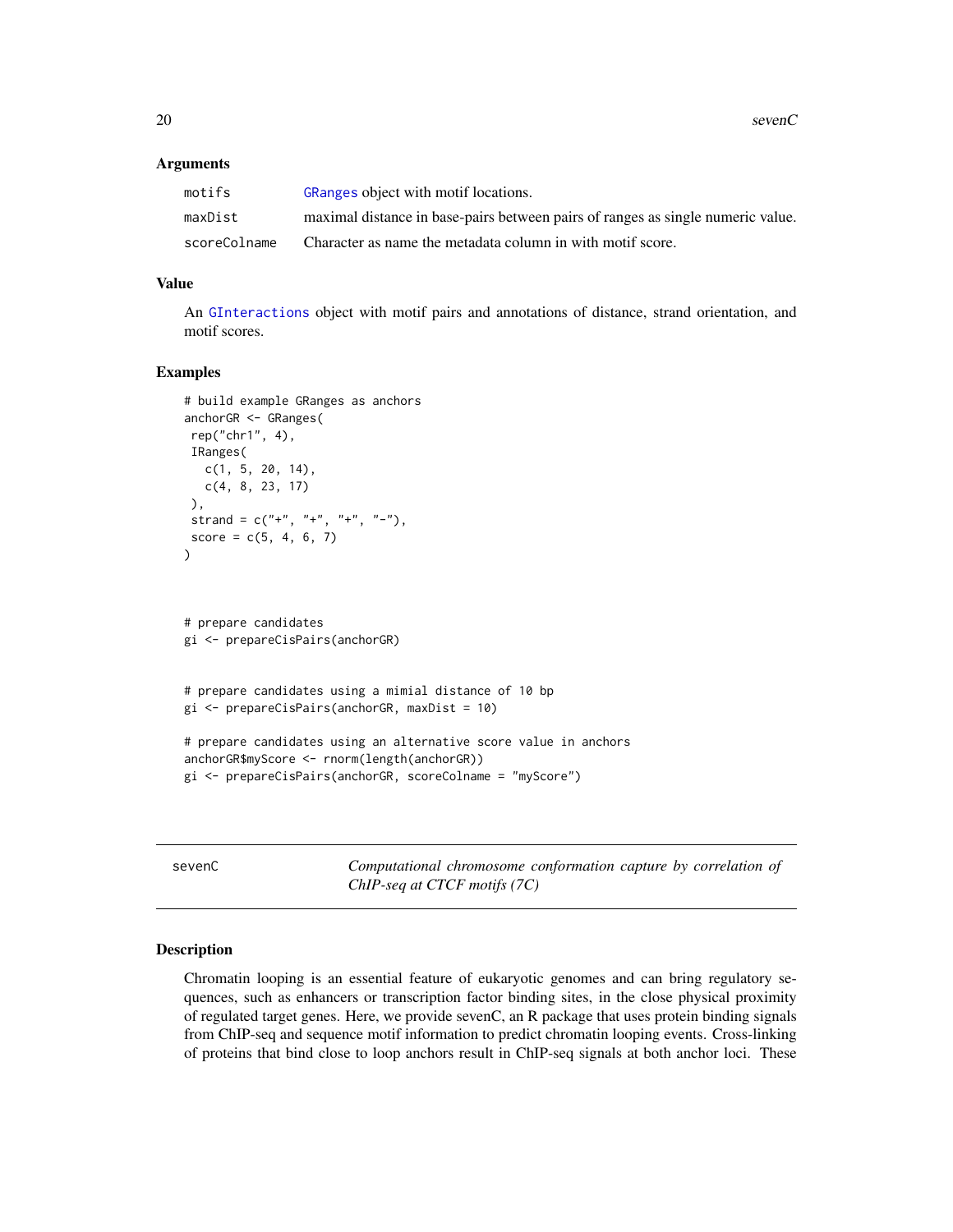#### <span id="page-20-0"></span>slideMean 21

signals are used at CTCF motif pairs together with their distance and orientation to each other to predict whether they interact or not. The resulting chromatin loops might be used to associate enhancers or transcription factor binding sites (e.g., ChIP-seq peaks) to regulated target genes.

slideMean *Sliding mean over x of intervals of size k*

#### **Description**

Source: <http://stats.stackexchange.com/questions/3051/mean-of-a-sliding-window-in-r>

#### Usage

slideMean(x, k)

# Arguments

| X | numeric vector |
|---|----------------|
| k | interval size  |

# Value

numeric vector of length length(x) / k.

<span id="page-20-1"></span>TFspecificModels *TF specific parameters for logistic regression in sevenC*

# Description

sevenC was trained on 124 TF ChIP-seq data sets from ENCODE. Specific parameters are provided in this data set.

#### Usage

TFspecificModels

#### Format

A data.frame with 868 rows and 7 columns.

TF TF name used in ChIP-seq experiment. file\_accession File accession ID from ENCODE project term Model term name. See [modelBest10Avg](#page-11-1) for more detials. estimate\_mean Mean parameter estimate in 10-fold cross-validation estimate median Median parameter estimate in 10-fold cross-validation estimate\_sd Standard deviation of parameter estimate in 10-fold cross-validation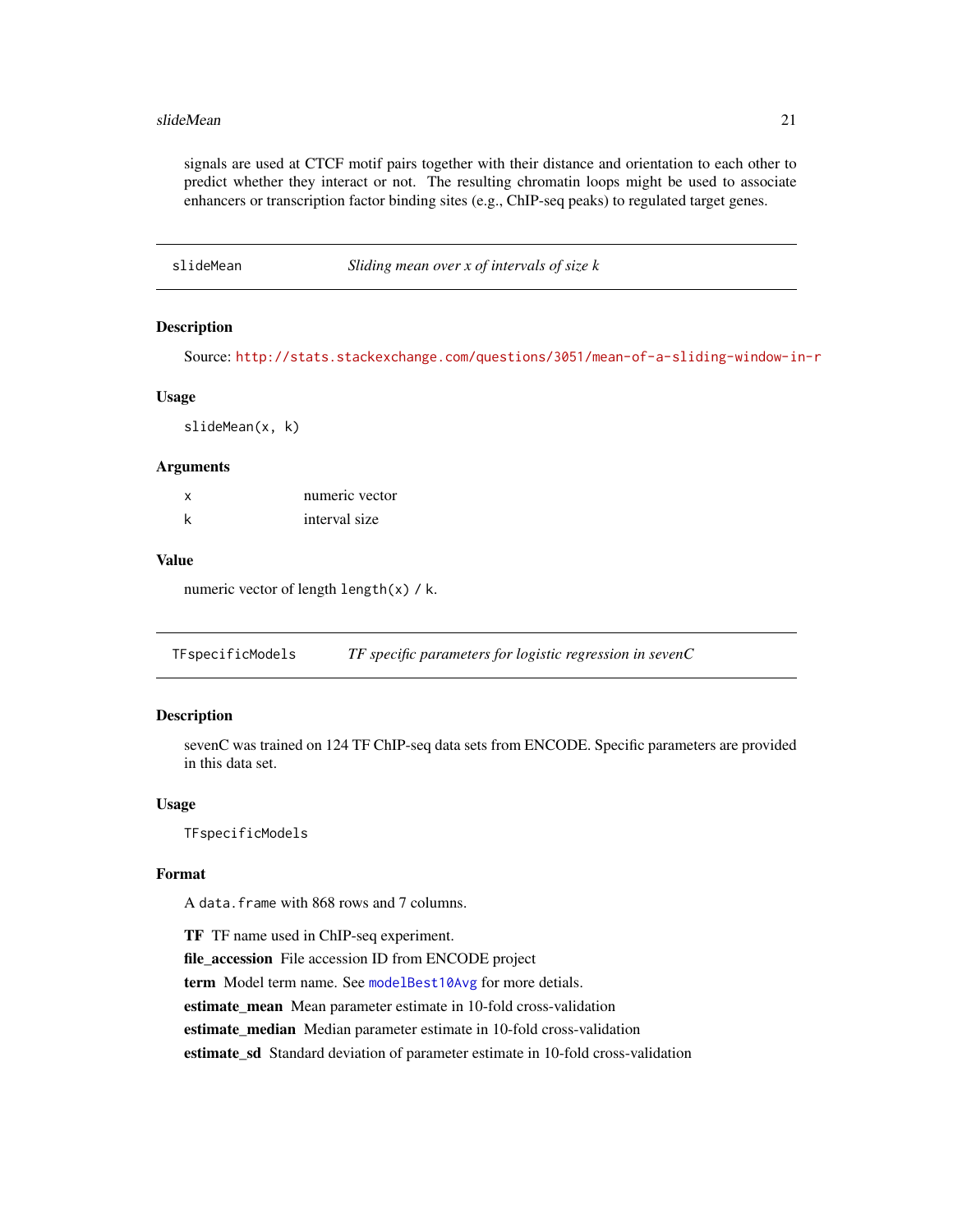<span id="page-21-0"></span>22 TFspecificModels

# See Also

[modelBest10Avg](#page-11-1) and [cutoffByTF](#page-9-1)